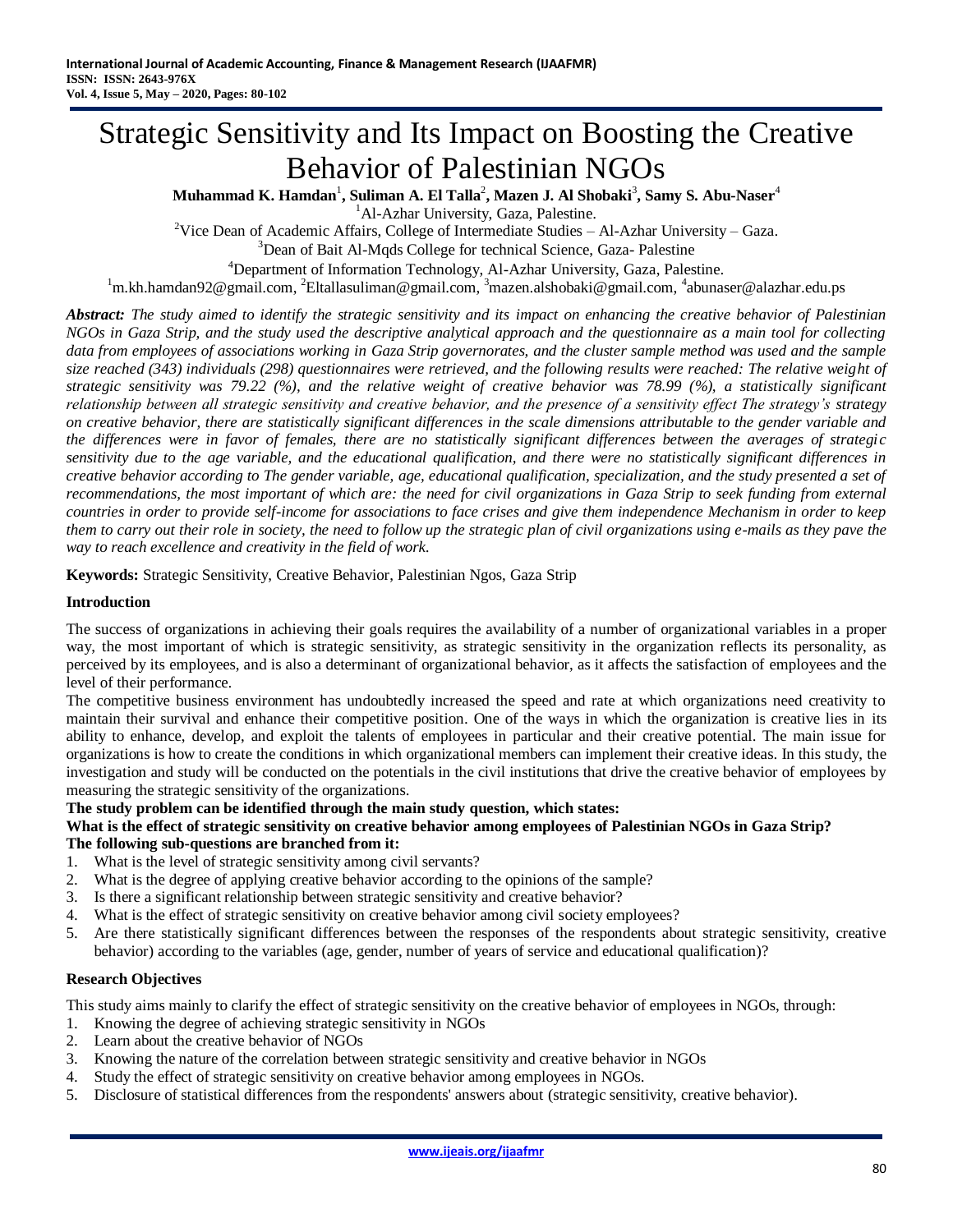6. Providing recommendations and suggestions that could contribute to identifying the best strategic sensitivity practices, which in turn may contribute to improving the performance of civil society employees.

#### **Research Importance**

The importance of the study can be determined from the contribution and the expected addition from it, as follows:

# **Scientific Importance:**

- 1. The importance of this study stems from the importance of the topic that you are discussing, which deals with strategic sensitivity and its impact on creative behavior. The importance of this study represents its originality in that it is one of the first studies to examine the topic of strategic sensitivity and its relationship to creative behavior.
- 2. The availability of this study as a reference in the Palestinian libraries helps researchers in reviewing the study results and recommendations and the possibility of applying similar studies to other samples, or in related fields in creative behavior.

# **Practical Importance:**

- 1. The study can assist in providing these recommendations to decision makers and officials in NGOs to work to benefit from them in improving the increase in competitive advantage.
- 2. Meeting the needs of NGOs to take advantage of strategic sensitivity in a way that enhances employee performance and focuses on the importance of creative behavior in NGOs in developing employee performance.

#### **Research hypothesis**

In order to provide an appropriate answer to the academic questions raised, the study seeks to test the validity of the following hypotheses:

**Ho 1**: There is a correlation at  $(α ≤ 0.05)$  between strategic sensitivity and creative behavior in NGOs.

**Ho 2**: The strategic sensitivity has a statistically significant effect on the creative behavior of NGOs.

**Ho 3**: There are statistically significant differences at the level ( $α ≤ 0.05$ ) between the responses of the sample opinions about the strategic sensitivity according to the following variables (gender, age group, educational qualification, specialization and number of years of service).

#### **It is subdivided into a set of the following sub-hypotheses:**

**Ho 3-1**: There are statistically significant differences at  $(α ≤ 0.05)$  between the responses of the sample opinions on the strategic sensitivity according to the gender variable.

**Ho 3-2**: There are statistically significant differences at  $(\alpha \le 0.05)$  between responses of the sample opinions on strategic sensitivity according to the age group variable.

**Ho 3-3**: There are statistically significant differences at  $(α ≤ 0.05)$  between the responses of the sample opinions on the strategic sensitivity according to the variable of the educational qualification.

**Ho 3-4**: There are statistically significant differences at  $(α ≤ 0.05)$  between the responses of the sample opinions on the strategic sensitivity according to the specialty variable.

**Ho 3-5**: There are statistically significant differences at  $(α ≤ 0.05)$  between the responses of the sample opinions on the strategic sensitivity according to the variable of the number of years of service.

**Ho 4**: There are statistically significant differences at  $(α ≤ 0.05)$  between the responses of the sample opinions on creative behavior according to the following variables (gender, age group, educational qualification, specialization and number of years of service).

### **It is subdivided into a set of the following sub-hypotheses:**

**Ho 4-1**: There are statistically significant differences at  $(α ≤ 0.05)$  between the responses of the sample opinions on creative behavior according to the gender variable.

**Ho 4-2**: There are statistically significant differences at  $(α ≤ 0.05)$  between the responses of the sample opinions on creative behavior according to the age group variable.

**Ho 4-3**: There are statistically significant differences at  $(α ≤ 0.05)$  between the responses of the sample opinions on creative behavior according to the variable of the educational qualification.

**Ho 4-4**: There are statistically significant differences at  $(α ≤ 0.05)$  between the responses of the sample opinions on creative behavior according to the specialty variable.

**Ho 4-5**: There are statistically significant differences at ( $α ≤ 0.05$ ) between the responses of the sample opinions on creative behavior according to the variable of the number of years of service.

#### **Research Limits and Scope**

The scope of the study shall be as follows:

- 1. **The objective limit**: The issue of strategic sensitivity and its impact on promoting the creative behavior of Palestinian NGOs was addressed without examining other factors.
- 2. **Spatial limit**: The study was applied to NGOs in Gaza Strip
- 3. **Time limit**: The study was completed in 2020.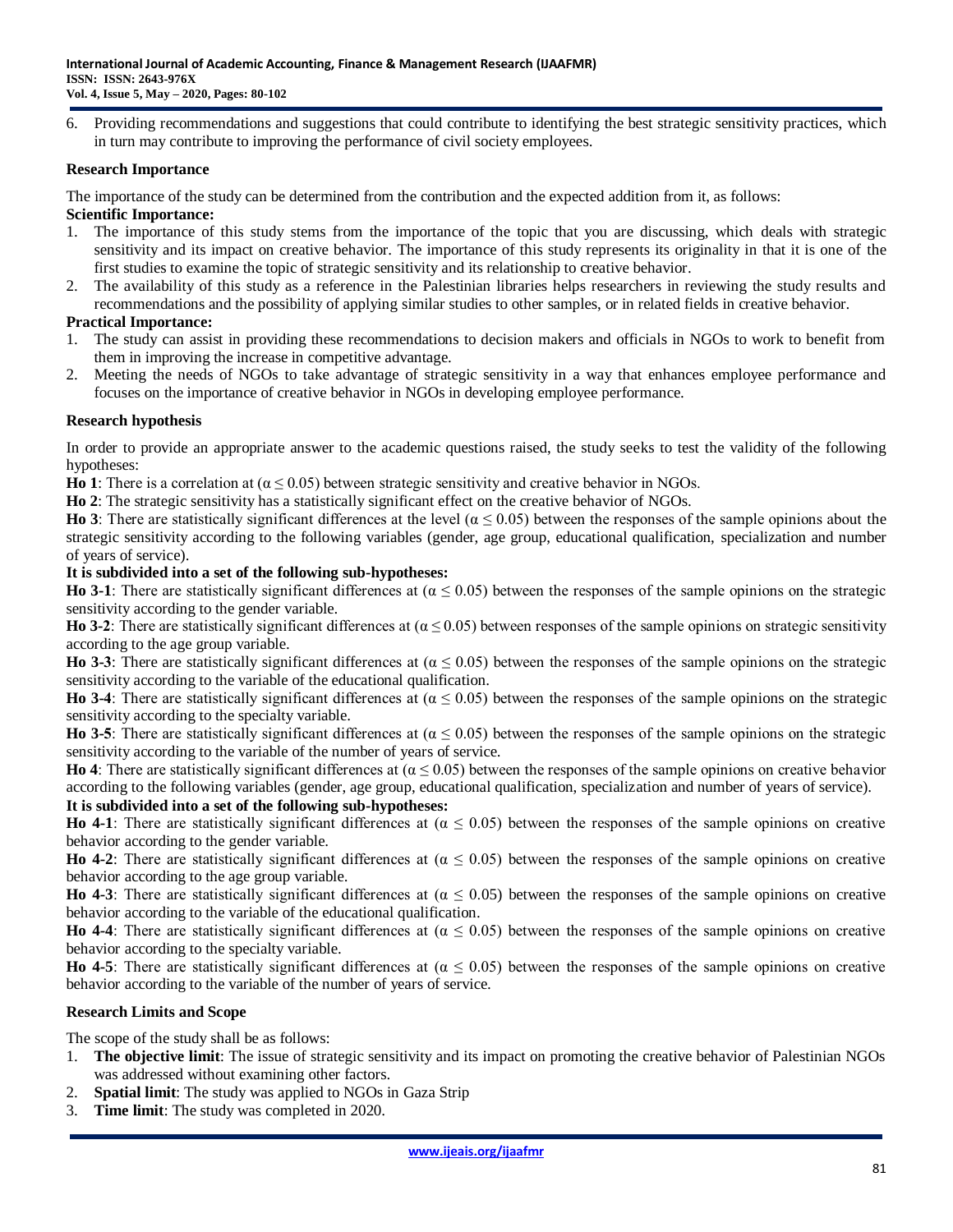#### 4. **Human limit**: applied to all employees in NGOs.

### **Literature Review**

Through examining the researchers a lot of previous studies that relate to the subject of this study to find out the most important topics that have been addressed, and to identify the methods and procedures of each study, and the most important results reached, and clarify the extent of benefiting from them. The researchers presented the previous studies by classifying them according to the chronology from newest to oldest:

- $\triangleright$  Study of (Hamdan et al., 2020) aimed to identify the reality of the application of strategic agility in the Palestinian civil organizations in Gaza Strip, and the concept of strategic agility has included a number of areas which are (strategic sensitivity, clarity of vision, choice of strategic goals, rapid response, joint responsibility, taking actions, core capabilities) and the study used An analytical descriptive approach, and the questionnaire as a main tool for collecting data from the employees of the associations operating in the governorates of Gaza Strip. The relative weight of the strategic agility scale reached (79.04 %), and there were statistically significant differences in the dimensions of the measure due to the gender variable in the dimensions of strategic agility (strategic sensitivity, clarity of vision, choice of strategic goals, rapid response, and taking measures) and the differences were in favor of females . While there were no statistically significant differences in my dimension (shared responsibility, core capabilities) attributable to the gender variable, there were no statistically significant differences between the mean dimensions of strategic agility due to the age group variable, the educational qualification, and the study presented a set of recommendations, the most important of which are: the necessity of seeking civil organizations In Gaza Strip, by obtaining funding from external countries in order to provide associations with self-income to face crises and give them independence in order to preserve them in order to play their role in society, the need to follow up on the strategic plan for NGOs using electronic messages where It paves the way to reach excellence and creativity in the field of work, the need to hold meetings and workshops with the local community and this helps them to define the needs of society.
- $\triangleright$  Study of (Hamdan et al., 2020) aimed to identify the impact of the choice of strategic goals and the core ability to the creative behavior of Palestinian NGOs, and the study used the descriptive analytical approach and the questionnaire as a main tool for collecting data from employees of associations operating in the governorates of Gaza Strip, and the cluster sample method was used and the sample size reached (343) individuals. (298) questionnaires were retrieved, and the following results were reached: The relative weight of the level of strategic objectives selection (80.66%), the relative weight of the level and intrinsic capabilities reached 80.00 (%), and the relative weight of the scale of creative behavior was 78.99 (%), A relationship Statistically significant between the choice of strategic goals and intrinsic capabilities and creative behavior, the presence of the impact of the choice of strategic goals, intrinsic abilities and creative behavior on creative behavior, the presence of statistically significant differences in the scale dimensions attributable to the gender variable in the selection of strategic goals and the differences were in favor of females. While there were no statistically significant differences in the intrinsic capabilities due to the gender variable, there are no statistically significant differences between the averages for the selection of strategic goals and the substantive capabilities attributed to the age group variable and the educational qualification, and there were no statistically significant differences in the creative behavior according to the gender variable, category Age, educational qualification, specialization, and the study presented a set of recommendations, the most important of which are: the need for civil organizations in Gaza Strip to seek funding from foreign countries in order to provide self-income for associations to confront crises and give them independence in order to preserve them Yam in her role in society, the necessity of working to follow up the strategic plan for NGOs using electronic messages as it paves the way to reach excellence and creativity in the field of work.
- $\triangleright$  Study of (Hamdan et al., 2020) aimed to identify the procedures and speed of response and their role in improving the creative behavior of Palestinian NGOs. The study used the descriptive analytical approach and the questionnaire as a main tool for collecting data from employees of associations operating in Gaza Strip governorates, and the cluster sample method was used and the sample size reached (343) individuals. (298) questionnaires were retrieved, and the following results were reached: The relative weight of the field of taking measures reached (77.33%), and the relative weight of the field of response speed reached (78.66%) and the relative weight of the creative behavior was 78.99 (%), and the results also showed a relationship Statistically significant of me For adopting the procedures and speed of response and creative behavior, and the presence of the effect for adopting procedures and speed of response to the creative behavior, and there are differences statistically significant in scale dimensions due to the variable gender in (response speed, take action) and the differences in favor of females. There were no statistically significant differences attributable to the variable of the age group and the educational qualification, and there were no statistically significant differences in the creative behavior according to the variable of gender, age group, educational qualification, specialization, and the study presented a set of recommendations the most important of them: the necessity of civil organizations in Gaza Strip to obtain Funding from foreign countries in order to provide associations with self-income to face crises and give them independence in order to preserve them in order to play their role in society. The necessity of holding meetings and workshops with the local community, and this helps them determine the needs of society.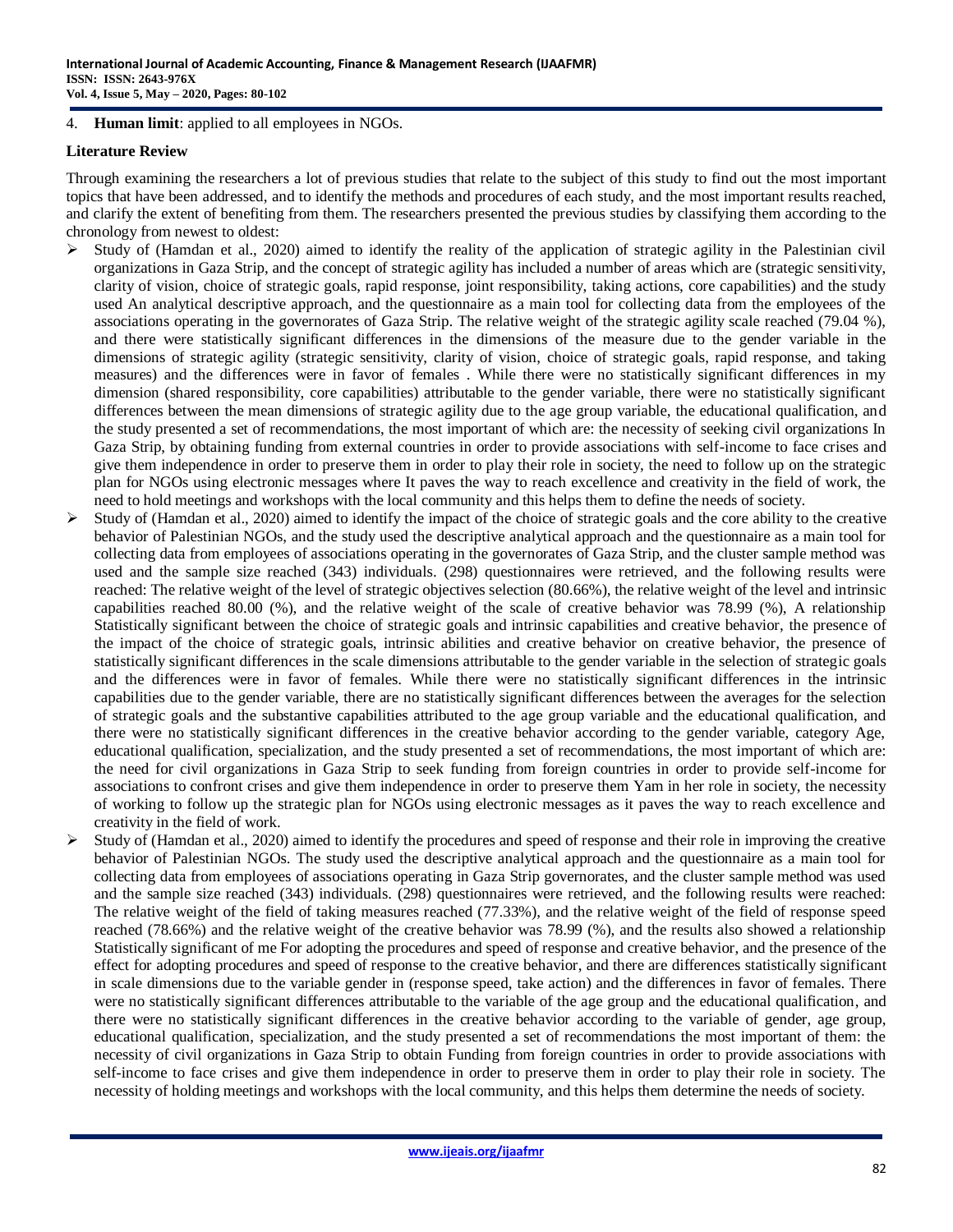- $\triangleright$  Study of (Hamdan et al., 2020) aimed to identify the clarity of vision and its relationship to the creative behavior of Palestinian NGOs in Gaza Strip, and the study used the descriptive analytical approach and the questionnaire as a main tool for collecting data from employees of associations working in the governorates of Gaza Strip, and the cluster sample method was used and the sample size reached (343) individuals. Retrieving (298) questionnaires, and the following results were reached: the relative weight of vision clarity was (79.20%), and the relative weight of creative behavior was (78.99%), a statistically significant relationship between vision clarity and creative behavior, there are significant differences in the visibility due to the gender variable and the differences were in favor of females. There were no statistically significant differences between averages of clarity of vision due to the variable of the age group and the educational qualification, and there were no statistically significant differences in the creative behavior according to the variable of gender, age group, educational qualification, specialization, and the study presented a set of recommendations, the most important of which are: the necessity of seeking civil organizations In Gaza Strip to clarify its vision and to seek financing from external countries in order to provide associations with self-income to face crises and give them independence in order to preserve them to play their role in society. Electronic as it paves the way to reach excellence and creativity in the field of work.
- Study of (Aldammagh et al., 2020) aimed to study business incubators and their role in entrepreneurship of small enterprises. The researchers used the descriptive and analytical approach in conducting the study. The questionnaire was applied as a tool to collect information on the selection of a random sample consisting of (35) individual distributed among entrepreneurs of small projects, the researchers have reached the following main results: There is a positive impact between business incubators and entrepreneurship of small enterprises. There is a statistically significant relationship between knowledge awareness and entrepreneurship of small enterprises. There is a statistically significant relationship between infrastructure and entrepreneurship of small enterprises. There is a statistically significant relationship between financial support and entrepreneurship of small enterprises. In the light of the research results, we recommend the following: Continuing the dissemination of the culture of business incubation and awareness among the public through scientific conferences and seminars on this tool, in addition to urging the Ministry of Education and its institutions on curricula for entrepreneurship. We urge the government and all educational and private sector organizations and trade unions to establish business incubators and accelerators in order to contribute to the launching of entrepreneurial projects in order to support projects that contribute to economic development. The necessary infrastructure, be it logistics, training or consultancy services in the establishment of business incubators, which helps the success and continuity of this tool in supporting small entrepreneurship. The need to provide financial support through business incubators, which helps finance entrepreneurship of small enterprises.
- $\triangleright$  A study of (Hamdan et al., 2020) aimed to identify the creative behavior in the Palestinian civil organizations between reality and expectations, and the study used the descriptive analytical approach and the questionnaire as a main tool for collecting data from employees of associations operating in the governorates of Gaza Strip, and the cluster sample method was used and the sample size was (343) individuals and has been recovered (298) Resolution. The following results were reached: The relative weight of the measure of creative behavior was 78.99 (%), and there were no statistically significant differences in creative behavior according to the gender variable, age group, educational qualification, specialization, while the results indicated that there were differences according to the number of years of service. The study presented a set of recommendations, the most important of which are: the necessity of working to follow up the strategic plan for NGOs using electronic messages as it paves the way for achieving excellence and creativity in the field of work, the need to hold meetings and workshops with the local community and this helps them determine the needs of the community.
- $\triangleright$  Study of (Alayoubi et al., 2020) aimed to identify the impact of the requirements of implementing strategic entrepreneurship in achieving technical innovation in Palestine Technical College- Deir al-Balah from the point of view of the employees. The researcher used the analytical descriptive method. The study community consists of all academic and administrative staff in the college. The researchers used the comprehensive inventory method. 149 questionnaires were distributed to all members of the study community. The number of questionnaires returned was (115), ie, the response rate was (77.1%). The results of the study showed a strong positive correlation between the requirements of applying strategic entrepreneurship (leadership, pioneering thinking, pioneering culture, strategic resource management) and achieving technical innovation in Palestine Technical College- Deir al-Balah from the point of view of the employees of Palestine Technical College- Deir al-Balah. It also showed a statistically significant effect between the requirements of implementing strategic entrepreneurship (pioneering culture, strategic resource management) and achieving technical innovation in Palestine Technical College- Deir al-Balah, and that the remaining variables show that their effect is weak. The study recommended that the Technical College of Palestine take care of the various requirements of implementing strategic entrepreneurship and develop its organizational capabilities for its direct role in achieving technical innovation of the college.
- $\triangleright$  Study of (Alayoubi et al., 2020) aimed to identify the strategic leadership practices and their relation to improving the quality of educational service in the Palestinian universities in Gaza Strip. The researcher used the analytical descriptive method. The study population consists of all the supervisors working in three universities in Gaza Strip (The Islamic University, Al-Azhar University, and Al-Aqsa University). A random sample of 177 employees was selected by 50% of the study population. The researcher used the questionnaire as a data collection tool. The results of the study showed a strong and statistically significant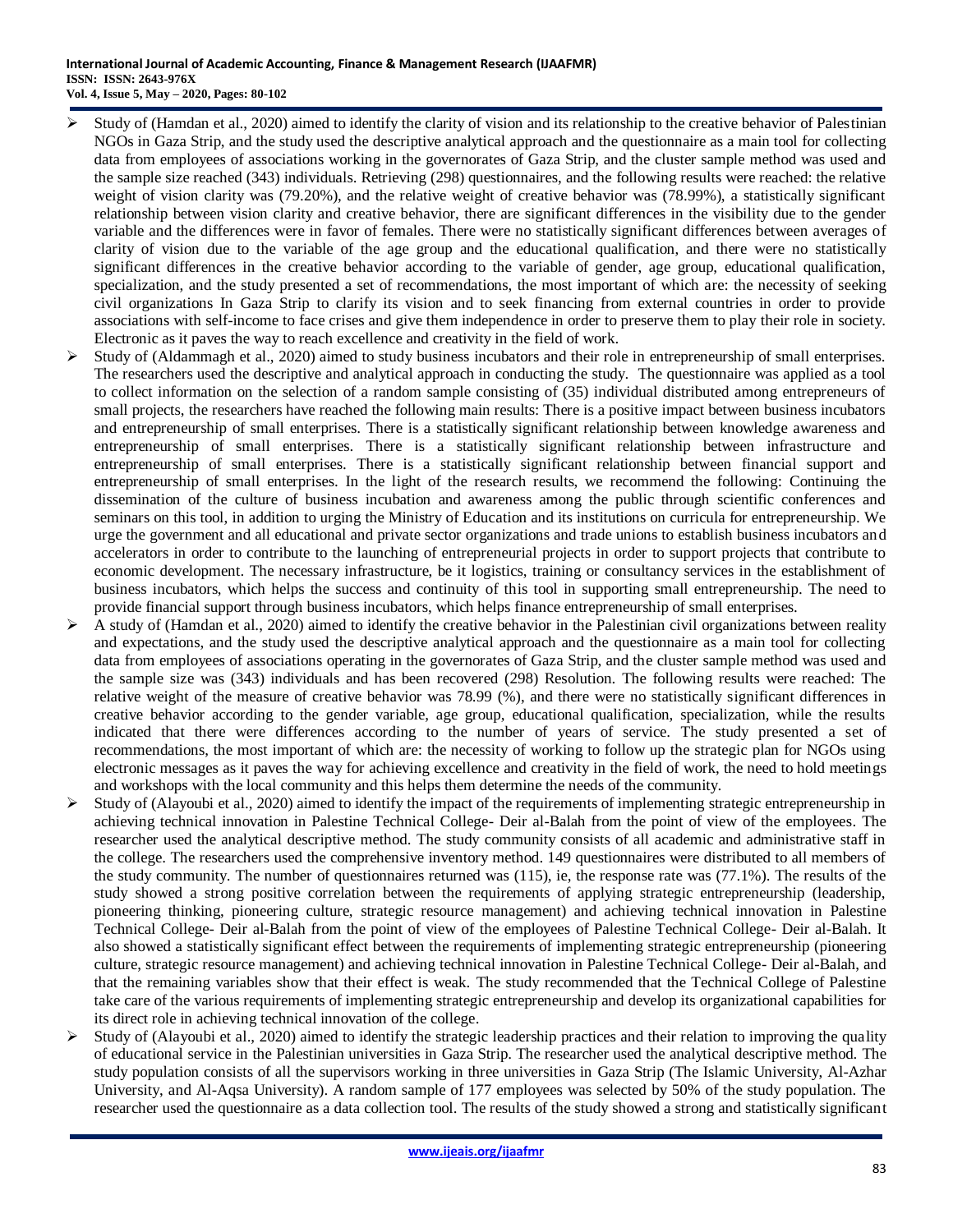relationship between strategic leadership practices (strategic orientation, investment of strategic capabilities and talents, development of human capital, strengthening organizational culture, emphasis on ethical practices, implementation of balanced regulatory control) and improvement of quality of educational service , Responsiveness, safety, empathy) in Palestinian universities. The study recommended that Palestinian universities should take into account the various dimensions of strategic leadership practices and develop their university capacities, including strategic orientation, investment of strategic capabilities and talents, development of human capital, strengthening organizational culture, emphasis on ethical practices and implementation of balanced regulatory control. Educational service for universities.

- $\triangleright$  Study of (Saad, 2018) aimed to identify the role of strategic agility in the development of human resources in Palestinian civil institutions in Gaza Strip, and the study used the descriptive analytical approach, and the study sample consisted of supervisory positions in these institutions and their number (219) respondents and researchers used the questionnaire A major tool for the study, the results have shown: strategic agility is used in Palestinian civil institutions at a rate of (71.327%) with a large degree and its planning dimensions (74.44%) which is with a great approval degree, organization with (70.8%) which is with a high degree of approval, technology with a rate of (67.9) %) It is a degree m Approval medium, there is a statistically significant relationship between the degree of fitness strategy and the development of human resources in the Palestinian civil institutions, and the most important recommendations: the need to strengthen the use of the concept of agility strategy in the Palestinian institutions in Gaza Strip, drawing up plans and policy actors for the development of human resources, and evaluate and develop them periodically.
- $\triangleright$  A study of (Haniyeh, 2016) that aimed to identify the extent of strategic agility and its relationship to excellence and quality of institutional performance in the food industries sector in Gaza Strip, and the dimensions of strategic agility were in (strategic sensitivity, clarity of vision, core capabilities, choice of strategic goals, shared responsibility, Speed of response), and the dimensions of excellence in institutional performance were (leadership, human resources, customer satisfaction "from the company's point of view", employee satisfaction, product quality, process quality), and the study used the descriptive analytical approach and appropriate statistical tests to test health Assumptions and to answer the study's questions, and the comprehensive survey method in collecting data, as the study community was restricted to the food industries companies registered as a member of the Federation of Food Industries, which numbered (67) companies, but (104) questionnaires were distributed to (55) companies, in order to reject (4) Questionnaire filling companies, and the presence of (8) closed companies that do not work, and the recovery rate was (100%). The most important results of the study were as follows: The level of strategic agility and excellence in institutional performance in food industries companies was a strong degree for both variables, it reached The relative mean of strategic agility and the relative average of excellence Institutional performance (78.65%), there is a high statistically significant correlation between the practice of strategic agility and excellence in institutional performance in the food industries sector in Gaza Strip, there is a statistically significant effect of strategic agility on excellence in institutional performance in the food industries sector in Gaza Strip, And that the dimensions of strategic agility affecting "excellence in institutional performance" are (shared responsibility, core capabilities, speed of response, choice of strategic goals) and that the rest of the dimensions have little impact.
- $\triangleright$  Study of (Ubaidah, 2016) aimed to know the relationship between the organizational climate and the creative behavior of faculty members in intermediate community colleges in Gaza Strip, and the researchers led the accreditation of his study descriptive analytical approach, and the study population consisted of all faculty members in intermediate colleges of Gaza Strip The study sample, which numbered (422) members, was chosen. The study sample represented (50%) of the faculty members in the six intermediate colleges of society chosen for this study. (221) questionnaires were distributed, and a total of (171) were retrieved from them. A questionnaire with a percentage of (77.1%) and a count of The valid questionnaires for the analysis (160) questionnaires, at a rate of (96.5%) from the retriever, all were subjected to statistical analysis, and the study concluded that: there is a statistically significant relationship between the elements of the organizational climate and the creative behavior of its faculty members, the arrangement of the organizational climate elements in terms of their effect on behavior The creativity of faculty members in intermediate community colleges in Gaza Strip as follows: (systems and instructions, participation in decision-making, organizational structure, available technology, working conditions, training, and finally, incentives and rewards), no differences in the focus of the study linked With each of the following personal variables: (age group, educational qualification, number of years of service, type of appointment, and salary), differences in the focus of study are associated with each of the following personal variables (gender, job title, and workplace.
- $\triangleright$  A study of (Hussein, 2016) that aimed to determine the intermediate impact of strategic agility between environmental sensing strategies and strategic innovation, and in order to achieve this, the types of environmental sensing strategies (closure strategy, gradient strategy, prediction strategy) were adopted based on (Piercy, 2009) and it was adopted Dimensions of strategic agility (strategic sensitivity, strategic response, collective capabilities). While the dimensions of strategic innovation (process innovation, knowledge management) were adopted. Zain Iraq Telecom Company was chosen as a field of research through a questionnaire form that included (154) members from the heads of departments, units and people. Empirical factor analysis (modeling the structural equation) and some descriptive statistics, correlation analysis, simple regression analysis, and multiple gradient regression analysis were used according to what came in selecting the intermediate variable stipulated in a study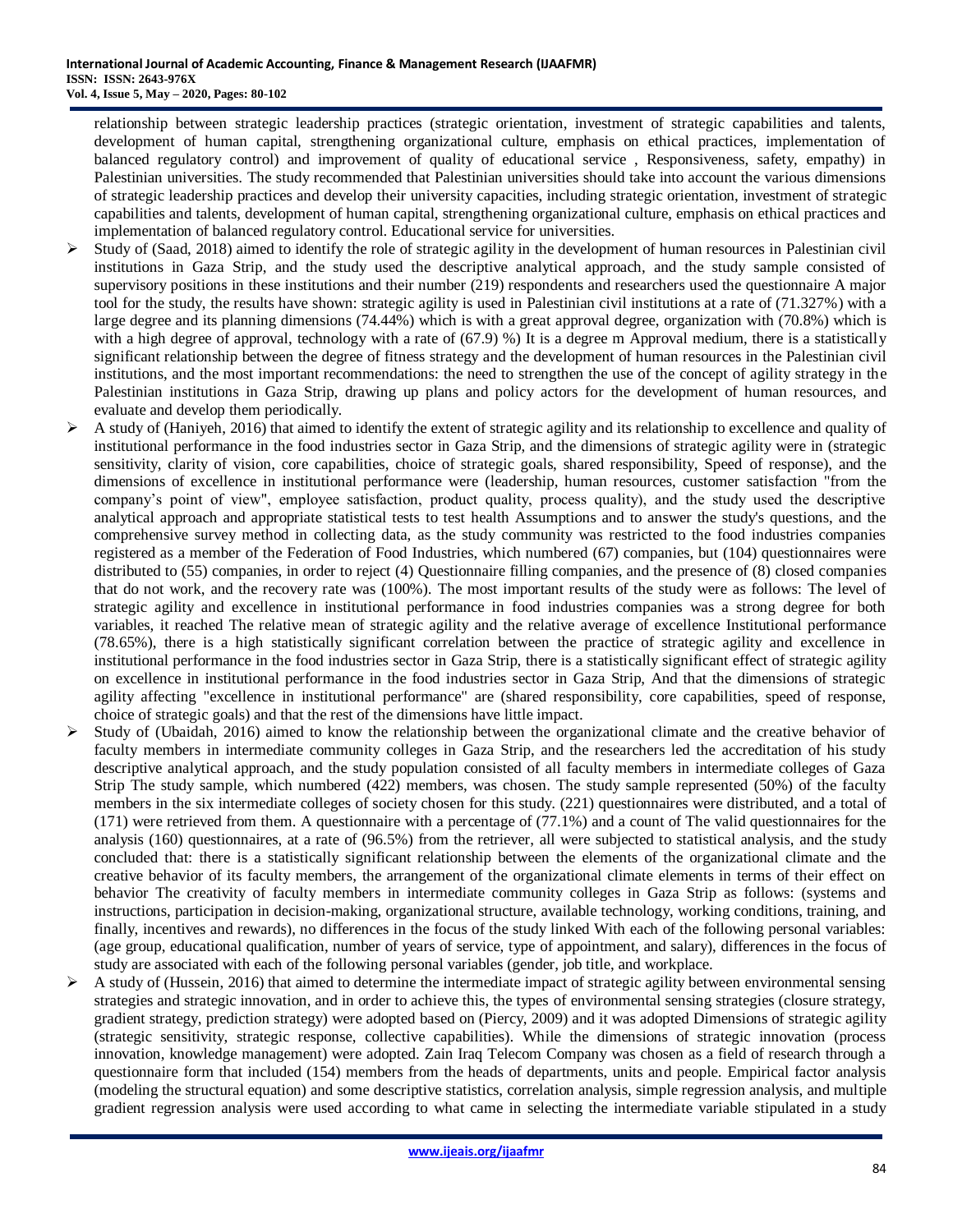(Baron & Kenny, 1986). The study results showed that the strategic agility variable partly mediates the relationship between environmental sensing strategies and strategic innovation at the company level. The research sample has a high arithmetic average of (3.236). Such as strategic agility to respond effectively guiding organizations to deal with the total movements in the surrounding environment and include factors flexibility, adaptation and transformation and the transition from one state to another and dealing with environmental developments high smoothly depending on the agility of processes, activities and systems adopted.

- $\triangleright$  Study of (Jad Allah, 2016) aimed to know the role of school administration in promoting creative behavior among teachers from their point of view, and to develop a proposed concept to enhance the role of school management in developing creative behavior among teachers, and the researcher used the descriptive analytical approach to develop the proposed scenario to enhance the role of management School in developing creative behavior among teachers, and the study population consisted of (4503) male and female teachers, where the study sample was randomly chosen from the study community, but it numbered (350) male and female teachers, and to achieve the goals of the study, the researcher built a questionnaire consisting of (45 paragraphs) Divided into three domain C which are: educational curricula and teaching methods, the school environment, and school activities), and the results of the study indicated: building a proposed concept to enhance the role of school administration in developing creative behavior among secondary school teachers in Gaza governorates, the role of school administration in developing creative behavior among secondary school teachers in governorates Gaza came with a large degree of appreciation and a relative weight (68.20%). There are statistically significant differences between the averages of the degrees of the individuals of the study sample for the degree of school administration practicing its role in developing creative behavior among secondary school teachers in Gaza governorates, from their point of view attributed to a variable Social type in favor of females, there are no statistically significant differences between the study sample to the degree of school administration for its role in the development of creative behavior among secondary school teachers in Gaza Governorates due to the qualification of scientific variable, and the variable years of service.
- $\triangleright$  A study (Al-Zabin, 2013) aimed to identify the effect of strategic information characteristics on achieving strategic agility and the role of competitiveness as a modified variable in Alba House in Jordan, and the study community included all employees of Alba House Jordan in all its affiliated locations As for the study sample, it included the managers, heads of departments and all production supervisors, who numbered (72) individuals. The researchers used the descriptive analytical method, the applied method to collect data, analyze it and test hypotheses. One of the most prominent findings of the study was that there is a relationship and impact of the characteristics of the information A strategy in achieving the agility of the strategic movement of the Jordanian company Alba House, as the company exerts strategic agility in a strong degree, while the study recommended the necessity of adopting the strategic information in the company Alba House, because of the strategic role of its outputs, and the characteristics that this information has that contribute greatly to decision-making.
- $\triangleright$  A study (Al-Shawawrah, 2011) that aimed to identify the effect of the organizational climate on creative behavior among employees of Jordanian private universities, "applying to Amman Arab University". The descriptive analytical method was used, and the questionnaire was used as a tool to collect data. The study revealed several results, the most important of which are: a significant relationship between organizational affiliation and creative behavior, a significant relationship between training and creative behavior, and a significant relationship between administrative style and creative behavior, as well as a significant relationship between Take risks and creative behavior. And the existence of a significant relationship between incentives and creative behavior, and the study recommended: providing protection and job stability for employees and encouraging them to generate new ideas. And providing material and moral incentives to employees with the need to subject bonuses and promotions to objective foundations based on efficiency and merit.
- $\triangleright$  A study of (Abu Radi, 2013), which aimed to know the discovery of the effect of strategic agility on the competitive capabilities in private Jordanian hospitals, and the study attempted to discover this effect through the variables of strategic agility, namely (clarity of vision, understanding the basic capabilities, choosing strategic goals, sharing responsibility, taking Procedures) and competitiveness variables (innovation, service quality, reliability, flexibility, cost leadership), and aimed to examine the extent to which Jordanian private hospitals apply the dimensions of strategic agility, and the study was applied to private Jordanian hospitals located in the capital In order to achieve the goals of this study, the researchers designed a questionnaire consisting of (38) items to collect data from the study sample, which consisted of the departments working in the researched hospitals, where the number of distributed questionnaires reached (233) questionnaires, and the results showed that there is a relationship between the fitness variables The strategy and variables of competitiveness, and that there are differences in the extent of agility in the hospitals examined, and it has also resulted that the hospitals are able to create value and use them in choosing their customers.
- $\triangleright$  Study of (Khalaf, 2010) aimed to identify the creation of the relationship between the reality of academic leaders in the Islamic University possessing the attributes and characteristics of the transformative leader and the availability of administrative creativity through identifying the availability of the characteristics of transformational leadership and the study has used the descriptive analytical approach, and the questionnaire as a main tool for data collection The study reached the following results: There is a practice of transformational leadership by academic leaders at the Islamic University of Gaza at a rate equal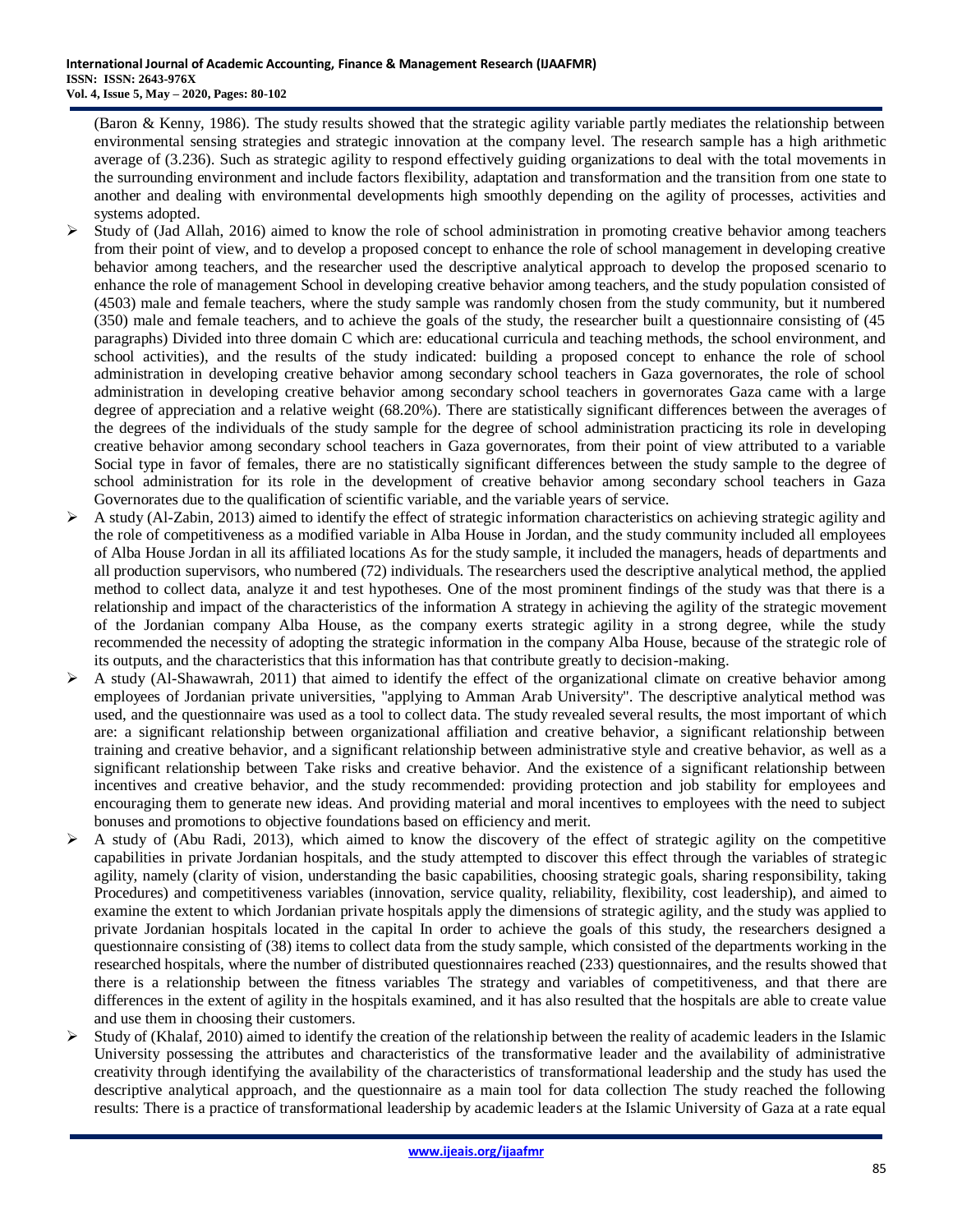to (80.6%) and the element (gravity) of the elements of transformational leadership ranked first with a relative weight (82.89%) B The element (intellectual arousal) occupied the fourth rank with a relative weight (79.63%) in the estimates of the sample individuals, and administrative creativity is available among the heads of academic departments at the Islamic University of Gaza with a percentage of (83.94%), and the component (the ability to analyze and link) ranked first with a relative weight (88.33%), while the (acceptance of risk) component ranked seventh with relative weight (80.58). The study also found that there are no statistically significant differences between the respondents' answers about the relationship of transformational leadership to managerial creativity due to demographic and personal variables (age group, number of years of service, and educational qualification).

 $\triangleright$  A study (for Khawaldah and Al-Hunaity, 2008) aimed at identifying the knowledge of the impact of the use of information technology on administrative creativity in Jordanian public institutions, and to achieve the goals of the study a questionnaire was designed and distributed to the sample's number of (289) individuals, through the descriptive analytical approach And the method of the field study, and the study reached the following results: There is a significant relationship between the following dimensions (the use of information technology, the nature of the programs used, the appropriateness of the information used in the system, the integration of information and the productivity of the information system used, training) and administrative creativity. Likewise, there is no significant relationship between demographic and functional variables and administrative creativity except for the variable of the number of years of practical service. The results also showed that there is no such relationship between these variables and the use of information technology, except for the gender variable.

#### **General comment on previous studies:**

By reviewing the previous available studies on the variables of the study, we can conclude that most studies have addressed the variables in a way that helps the current study to develop a theoretical and conceptual framework for both strategic sensitivity and creative behavior, as well as the conclusion of paragraphs and criteria that suit the current study environment and through the above studies it becomes clear Us the following:

- Most of the previous studies aimed to clarify the importance of exercising strategic sensitivity and its important and effective role in making the organization distinguished in its performance.
- Most of the previous studies used the descriptive analytical method as a method for analyzing the data.
- Most of the previous studies relied on the questionnaire to collect data, and some studies relied on the personal interview.
- The study sample in the previous studies varied according to the environment in which the study was conducted, and the sample sizes differed according to the target group of the study.

#### **Theoretical Framework**

#### **First: strategic sensitivity:**

It means openness, clairvoyance, and notification of a large capacity of information by maintaining relationships with a diverse group of individuals and organizations (Doz-kosonen, 2008) (2009) (Sull, 2009) has interpreted it as identifying and seizing continuous opportunities faster than competitors. Strategic sensitivity consists of three Basic foundations, and through these foundations, the organization can reach strategic sensitivity and thus build its strategic agility and reach to achieve the organization's goals as quickly as possible and at the lowest possible costs, which are as follows: (kettunen; 2010)

Open Strategy Operations: It includes two main elements: strategic cooperation with multiple contributors, and scientific experiences among members of the organization.

Emphasizing strategic vigilance: It also includes three main elements: flexibility of vision, contradictory goals, and openness to the future vision.

High-quality internal dialogue: It also consists of two elements, the realities of conceptual enrichment, and cognitive diversity

- Emphasis on strategic vigilance: It consists of three components, namely the flexibility of vision, contradictory goals and openness to the future vision.

#### **Second - creative behavior:**

With the advent of the scientific and technological revolution in our time, and the emergence of many administrative difficulties at work, we did not need new and innovative methods to solve our problems, as creative behavior consisting of originality, fluency, flexibility, communication and problem solving is the only way that leads to advancement in civil organizations, so it is not possible Talking about any organization or ministry that works in a society and provides services that does not care about the creative behavior of its employees

There is no doubt that creators play an important and prominent role in human life than what they offer in the future working climate. If we look at the human environment with its visible or invisible aspects, we would find that it is a product of the imagination of creators in all fields. Creativity is your way to self-realization. Creative work is one of the greatest difficulties that one faces it in his life, and there is no doubt that he is one of the greatest rewards he receives in return (Betty, 2001, pp. 12-13). Through this topic, we will get to know what is meant by creative behavior and its importance, types and factors that influence the development of creative behavior and its characteristics, stages, requirements, images. Elements, levels, and constraints of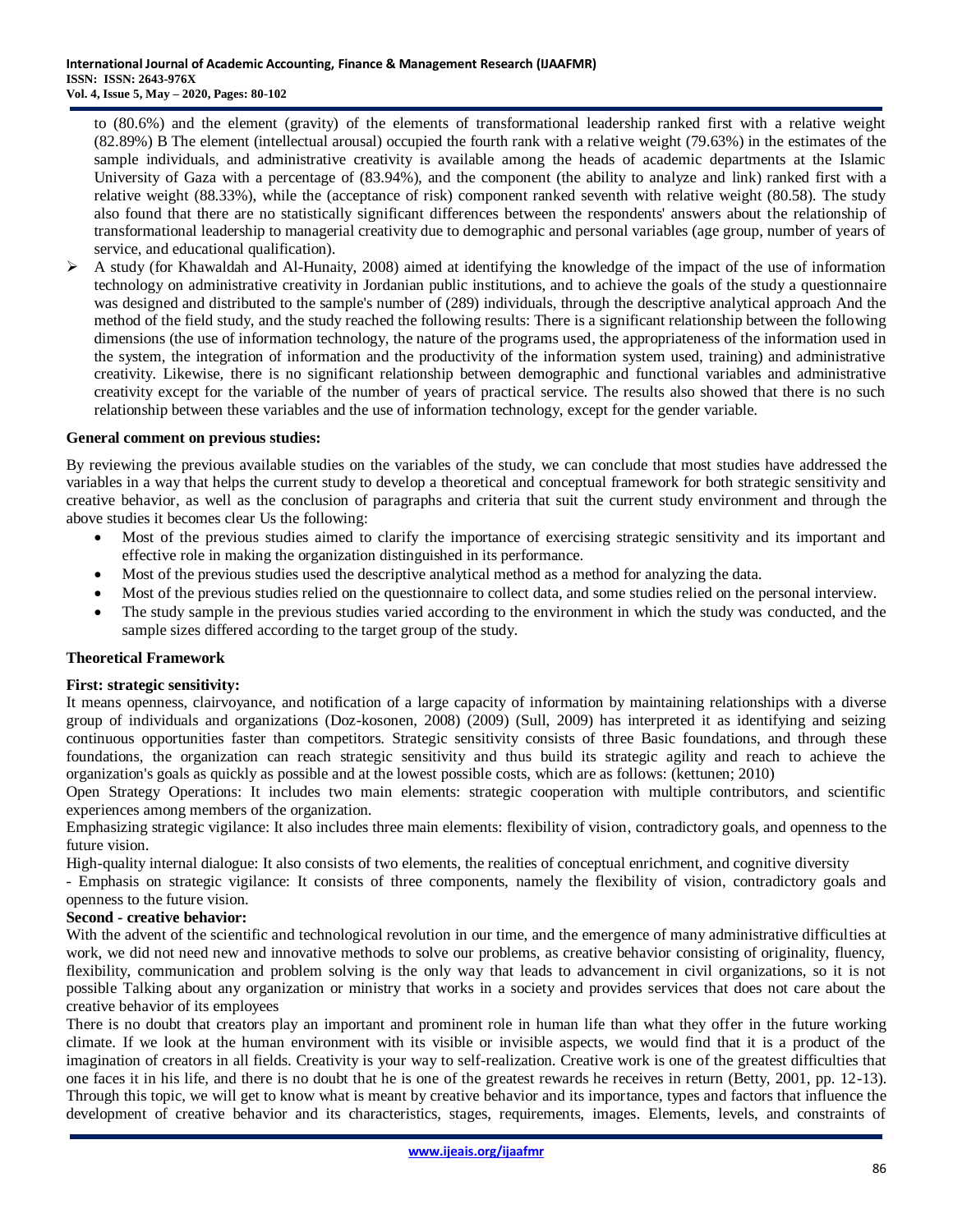creativity, the organizations need for creativity from the regulatory environment in support of creative behavior, and the relationship between strategic agility and creative behavior.

# **Creative Concept:**

Creative behavior is represented by the individual's ability to get rid of the ordinary context of thinking and follow a new style of thinking, or it is a set of mental characteristics, the most important of which is fluency, flexibility and originality, or is the emergence of everything that would lead to the production of something new that represents the essence of interaction Between the individual and experience (Hammadat, 2009), where Salem (2014) states that creative behavior is a term that contains two important things and is behavior that is a precursor to any creative work as it is characterized as a behavior that the individual practices when reaching creativity through different ingredients and capabilities between people This behavior becomes practiced by individuals with experience, practice, and professionalism. Therefore, the creative behavior of any organization is important because it is not possible to talk about an organization or institution operating in a society that provides services or goods and does not care about the subject of creative behavior of its employees, otherwise these organizations and institutions become just a name In fact, and perhaps after a period of time, it fades and disappears from society due to its lack of creative behavior, development, progress, and modernity according to the variables and factors that affect the reality or society in which it operates.

The researchers define it procedurally: that it is a mixture of features, characteristics, and capabilities possessed by employees in civil organizations in Gaza Strip, which enables them to solve problems and the capacity for communication and risk and the decision to grant creativity returns in addition to encouraging and moral support for creativity with all employees to reach the desired goals in light of the availability of an appropriate correct environment - And researchers also find that the creative behavior of employees, which is an urgent necessity and an essential and effective requirement to overcome the exceptional circumstances surrounding all working conditions.

Creative behavior can be confined to several basic aspects as mentioned (Al-Salem, 2005, p. 95).

- Creative behavior is considered a mental ability that can be observed at the level of the individual, group or organization, where these parties represent the main axes of creativity.
- Creative behavior is a production process. The creative process is the ability to creative production, and it appears through physical behaviors or things.
- The creative process goes through several stages of preparation and maturity until its realization.
- It is possible to develop and manage creativity, whether by training individuals or groups or providing a climate conducive to creativity for organizations.

#### **NGOs:**

During the 1980s, NGOs were formed working in the fields of learning, health, development, agriculture, etc. This rapid growth of new civil institutions, led by young and professional groups, has also contributed to important transformations in some typical charitable societies, in terms of their orientations and areas of work, some of which have initiated the creation of universities, hospitals, training and employment centers, industrial and agricultural lending, and some generating projects Income based on lunch and handicraft production (Halila, 1999, p: 23).

The challenge before the Palestinian civil organizations remains in their ability to reproduce themselves socially, and in their active and serious involvement in the political process to defend the interests of the groups they represent and to contribute to the democratization of the Palestinian society and political system, in continuing to perform their national role and activate it in resisting and defeating the occupation through various forms and activities And in areas that the National Authority and its institutions may be unable to work in because of the agreements concluded and the obligations that they have placed on their obstacles.

And based on the foregoing, these organizations will continue to be unable to carry out these tasks and play their roles efficiently and effectively, unless a process takes place evaluating their administrative and organizational structures, their performance, their methods of work and their relationship, and on top of all this is strengthening their intra-democratic structure, adherence to the principles of transparency and accountability, and activating the voluntary and public side in their work And its programs, and to enhance coordination, integration, cooperation and networking relations with relevant authorities.

**The New Development Vision in the Work of Palestinian Ngos:** Within the political changes, the civil work organizations have developed a clear and realistic vision of the nature of their goals and programs during the current stage, and they have reached a precise and deep understanding of their roles at this stage, especially their relationship with the Palestinian Authority, on the one hand, and Palestinian society on the other hand, and this vision was based on the following national components:

- 1. Serious, real and effective contribution to resisting the Israeli occupation on the one hand, and building an independent and democratic Palestinian state on the other.
- 2. Contributing to building a democratic Palestinian society where the emergence of the Palestinian National Authority has generated new requirements, requirements and roles for civil work, the most important of which is defining the content of the relationship between the state on the one hand and the Palestinian individual on the other hand and civil society on the third side, as well as the relationship of civil society with the private sector on the fourth hand.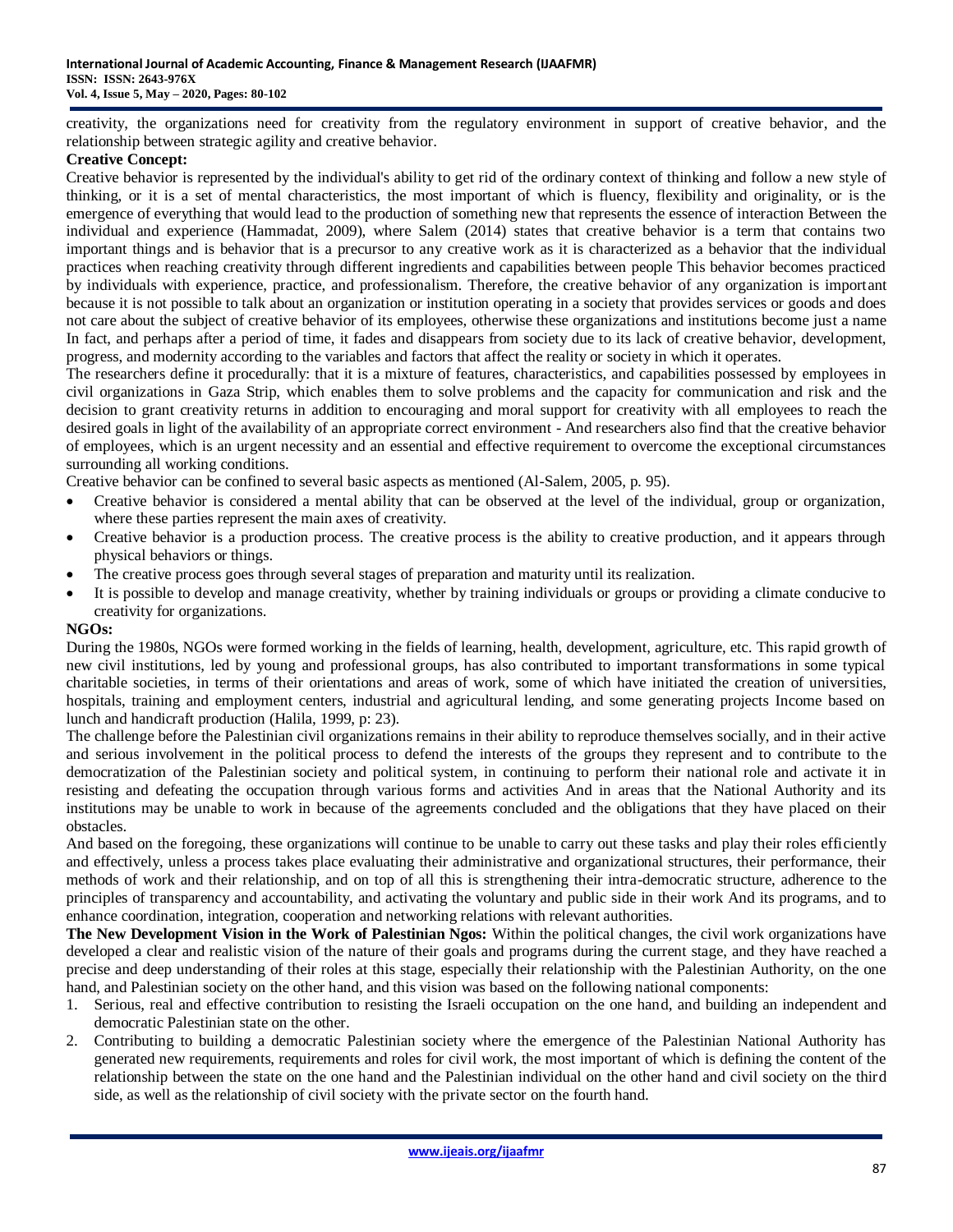It is the duty of civil work organizations to contribute effectively to building a strong and capable civil society based on governance and the rule of law, and civil society cannot be effective without regulating its relations with the National Authority, especially at the level of the development framework that is based on working national development policies that respond to the interests of The priorities of the local community, in addition to this, the development process cannot take place or achieve clear achievements without real development on the institutional organizational level of Palestinian political institutions or their ministries and technical institutions and the reform process, just as civil society cannot be built democratically, without defending the rights of vulnerable and marginalized groups, and ensuring their interests and their political, economic, social and legal rights within the framework of a comprehensive strategic plan to combat poverty, this plan is extremely important, especially in the current stage where poverty rates increase at an accelerated rate, and Palestinian citizens are exposed to economic measures in The difficulty.

**Reasons for Caring for Ngos:** The countries of the world are interested in NGOs for several reasons. These reasons reinforce the importance of NGOs in the development process, and among these reasons (AL-Nabahen, 2008, P: 54-55):

- It reflects a social development need, usually created within local communities, and thus is the natural or spontaneous response to the social development needs of a specific group, group, segment of the population, geographic region, political trend, or social issue.
- The ability to move relatively freely, as it is relatively free from governmental and official determinants in many aspects, including political and administrative aspects.
- Communication and communication with the targeted groups, and depending on their structure, popular nature and volunteer component, NGOs are usually better able to reach and communicate with the target groups.
- Being more receptive and having greater confidence by the target groups, depending on the high degree of contact and communication with the target groups, the organizations usually have more confidence by these groups and thus dealing with greater positivity.
- Movement flexibility. NGOs usually have a high relative flexibility of movement. Especially because it is more liberal than the determinants of bureaucracy that governments suffer from.

# **Methodology and Procedures:**

The study methodology and procedures are considered a major axis through which the applied side of the study is accomplished, and through it the data required to perform the statistical analysis to reach the results that are interpreted in the light of the literature related to the subject of the study, and thus achieve the goals that it seeks to achieve.

As well as the study tool used and the method of preparation and how to build and develop it, and the extent of its sincerity and consistency, and the chapter ends with the statistical treatments that were used in analyzing the data and extracting the results, and the following describes these procedures.

**First- The Study Methodology**: The study used the descriptive analytical method that relies on description, analysis and correlative comparison with the aim of describing what is an object, and its interpretation by highlighting the problem of the study to be researched and a close understanding of its conditions, and collecting information that increases the clarification of the conditions surrounding the problem.

### **The Researchers Used Two Primary Sources Of Information:**

- 1. **Secondary Sources**: Where the researchers moved in addressing the theoretical framework of the study to secondary data sources, which are represented in the relevant Arab and foreign books and references, periodicals, articles, reports, and previous research and studies that dealt with the subject of study, research and reading in various internet sites.
- 2. **Primary Sources**: To address the analytical aspects of the subject of the study, the researchers resorted to collecting primary data through the questionnaire as a main tool for the study, specially designed for this purpose.

**Second - The Study Community**: The study community is defined as all the vocabulary of the phenomenon that researchers study, and based on the study problem and its goals, the study community is represented by employees in charitable societies operating in Gaza Strip of various types (local and international), provided that:

- That at least 5 years have passed since its establishment, until the organization is established and its areas of work are clear.
- That the number of its employees be 8 or more, so that there is an administrative process applied to the employees and can be studied.
- That the association's expenses during a year be more than 2,000,000 shekels, in order to have an impact on society.
- That the organization has existing projects to be implemented in recent months.
- The percentage of the governorate from the total number of organizations in all the governorates of the sector.

### **According to the following schedule:**

### **Table 1**: Study Population and Sample

| No. | Governorate | <b>Number Of Associations</b> | <b>Number Of Employees</b> | <b>Sample Number</b> |
|-----|-------------|-------------------------------|----------------------------|----------------------|
|     |             |                               |                            |                      |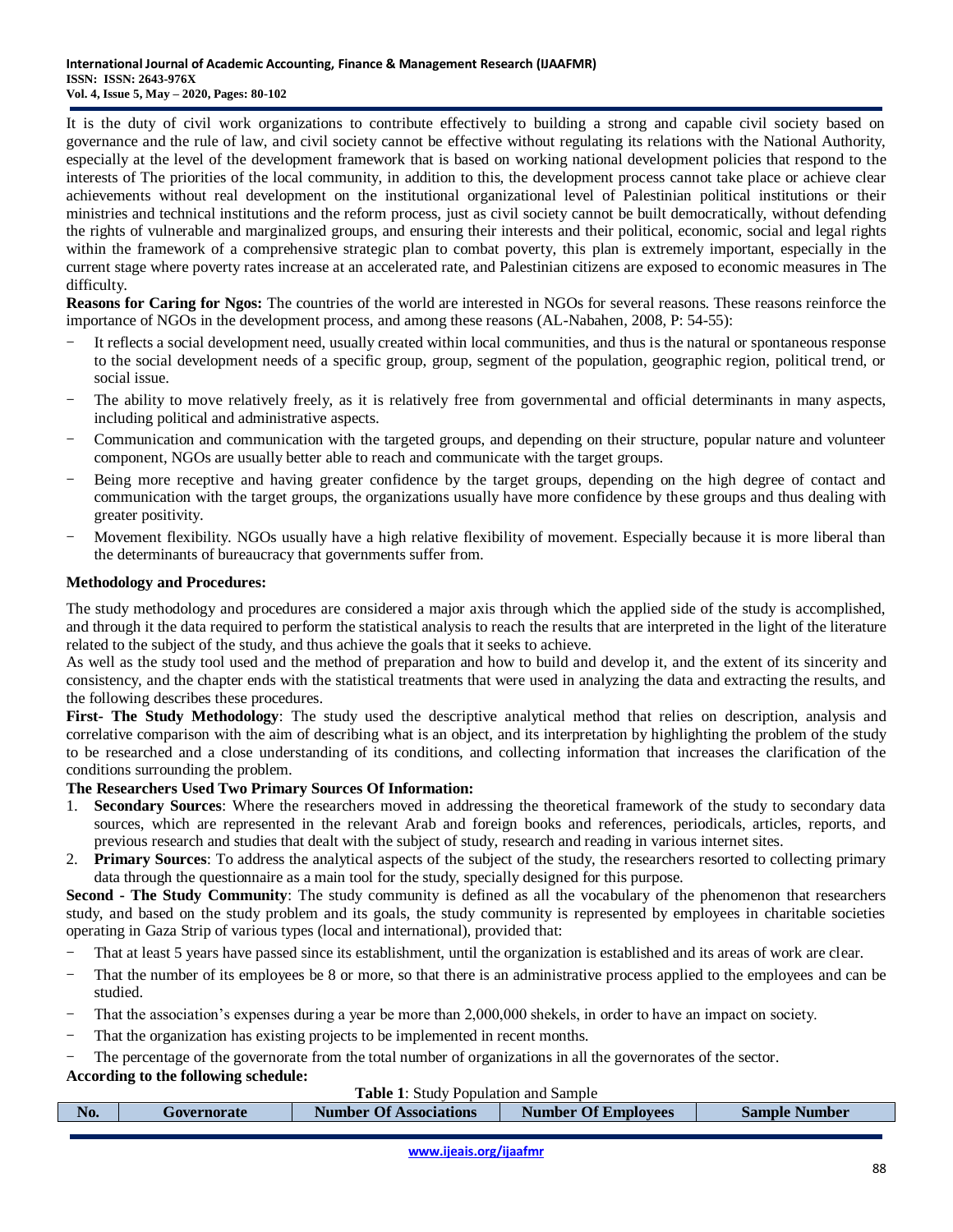| . .      | North of Gaza Strip   |    | 350  |     |
|----------|-----------------------|----|------|-----|
| <u>.</u> | Gaza                  | 30 | 1831 | 198 |
| J.       | Central of Gaza Strip |    | 458  | 50  |
| 4.       | Khan Younes           |    | 425  | 40  |
| <u>.</u> | Rafah                 |    | 103  |     |
|          | <b>Total</b>          | 48 | 3167 | 343 |

**Source**: General Department of Public Affairs and NGOs in the Ministry of Interior: 2020

Consequently, the study population consists of 48 associations with 3,167 employees, distributed over the five governorates of Gaza Strip.

**Third - The Study Sample**: The cluster sample method was used because there are differences between charitable societies in different governorates due to the difference in the nature of the activity of each association and the services that it provides to the public. The study sample size reached (343), and 298 employees responded to them.

The following table shows the distribution of respondents according to the study variables:

**Table 2**: Distribution of respondents according to personal data

|                         | <b>Male</b>            |  |                                                    |                    | <b>Female</b>                  |                     |                   |                                      | <b>Total</b> |                   |     |
|-------------------------|------------------------|--|----------------------------------------------------|--------------------|--------------------------------|---------------------|-------------------|--------------------------------------|--------------|-------------------|-----|
| <b>Gender</b>           | 147                    |  |                                                    |                    |                                | 151                 |                   |                                      |              | 298               |     |
| <b>Age Group</b>        | Less than 30 years old |  | 30 - Less than 40 years<br>old                     |                    | 40-Less than $50$<br>vears old |                     | 50 years and over |                                      | 298          |                   |     |
|                         | 107                    |  | 119                                                |                    |                                | 50                  |                   |                                      | 22           |                   |     |
| <b>Qualification</b>    | Diploma below          |  | <b>Bachelor's Degree</b>                           |                    |                                |                     |                   | Postgraduate                         |              | 298               |     |
|                         | 62                     |  |                                                    |                    | 188                            |                     | 48                |                                      |              |                   |     |
| <b>Specialization</b>   | Human Sciences         |  | Administrative<br>And Financial<br><b>Sciences</b> |                    | Sciences                       | Engineering         |                   | <b>Public Relations</b><br>And Media |              | Other Specialties | 298 |
|                         | 94                     |  | 87                                                 |                    | 23                             |                     |                   | 21                                   |              | 73                |     |
| <b>Number Of</b>        | Less than 5 years      |  |                                                    | From 5 to 10 years |                                | From 10 to 15 years | old               |                                      |              | Over 15 years old | 298 |
| <b>Years Of Service</b> | 95                     |  |                                                    | 84                 |                                | 59                  |                   |                                      |              | 60                |     |

**Fourth- Study Tool**: A questionnaire has been prepared on "Strategic Sensitivity and Its Impact on Boosting the Creative Behavior of Palestinian NGOs", which consists of three main sections:

**The First Section**: It is the personal data of the respondents (gender, age group, educational qualification, specialization, number of years of service).

#### **Section Two: Strategic Sensitivity Scale**

#### **Section Three: The Creative Behavior Scale**

**Building metrics went through two basic stages:** The first stage: the preparation stage: it included defining the goals of the standards, their components and their basic dimensions, and formulating their paragraphs, where the researchers reviewed a number of studies and measures related to the subject of the study. After reviewing a large number of tools to measure this phenomenon, the phrases of each scale have been formulated.

Scale Description: The Strategic Sensitivity Scale consists of (21) phrases, two dimensions: strategic sensitivity and creative behavior. The following table shows that:

**Table 3**: Distribution of scale paragraphs in different fields

| NO. | <b>The Dimension</b>  | The number of paragraphs |
|-----|-----------------------|--------------------------|
|     | Strategic sensitivity |                          |
|     | Creative behavior     |                          |

**Rationing Stage**: Includes validity and reliability calculation for the test.

#### **1. The validity of the arbitrators:**

The scale was presented in its current form to a number of arbitrators with specialists from business administration professors, who are (13), to identify the appropriateness of the test phrases and their representation of the aspects that are included in them, Validity of scale for application.

#### **2. Validity of the building using the internal consistency method:**

The scale was applied to a survey sample of (32) from the original community members of the study. Correlation coefficients were calculated for each paragraph in the domain to which it belongs, as well as correlation coefficients between domains with each other. All paragraphs got a level of significance of 0.05. This indicates that the scale is characterized by a high degree of honesty of the internal consistency.

- Results of the internal consistency of the scale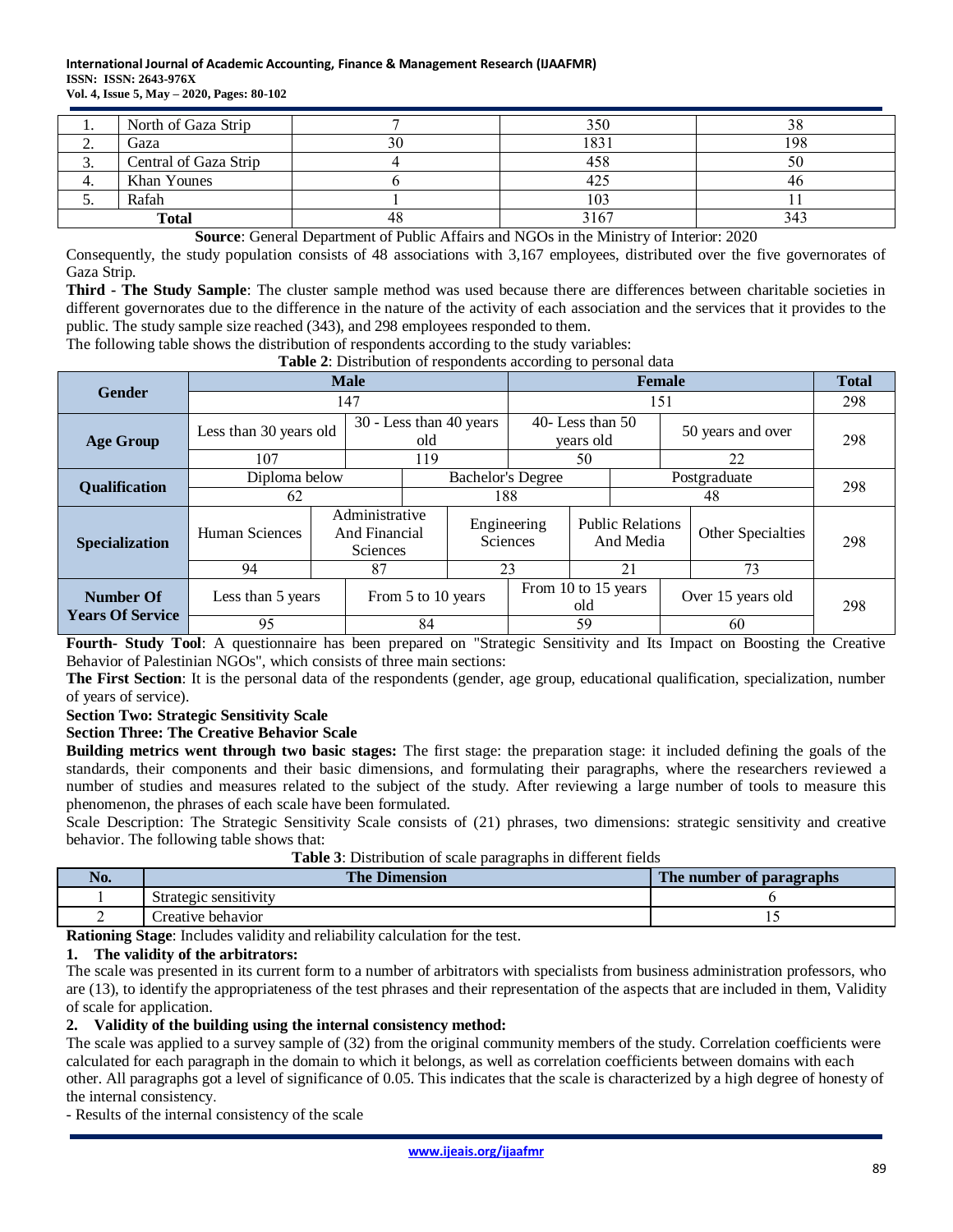#### **International Journal of Academic Accounting, Finance & Management Research (IJAAFMR) ISSN: ISSN: 2643-976X Vol. 4, Issue 5, May – 2020, Pages: 80-102**

|                              | Table 4: Correlation coefficient between each paragraph of the "scale" dimensions and the overall dimension of the dimension |       |           |          |       |                          |      |       |           |      |       |  |
|------------------------------|------------------------------------------------------------------------------------------------------------------------------|-------|-----------|----------|-------|--------------------------|------|-------|-----------|------|-------|--|
| Paragraph                    | R                                                                                                                            | Sig.  | Paragraph | $\bf{R}$ | Sig.  | Paragraph                | R    | Sig.  | Paragraph | R    | Sig.  |  |
| <b>Strategic sensitivity</b> |                                                                                                                              |       |           |          |       | <b>Creative behavior</b> |      |       |           |      |       |  |
|                              | .738                                                                                                                         | 0.000 |           | .824     | 0.000 |                          | .854 | 0.000 | 13        | .734 | 0.000 |  |
|                              | .889                                                                                                                         | 0.000 |           | .732     | 0.000 |                          | .581 | 0.000 | 14        | .754 | 0.000 |  |
|                              | .905                                                                                                                         | 0.000 |           | .725     | 0.000 |                          | .704 | 0.000 | 15        | .395 | 0.050 |  |
|                              | .859                                                                                                                         | 0.000 |           | .609     | 0.000 | 10                       | .551 | 0.000 |           |      |       |  |
|                              | .893                                                                                                                         | 0.000 |           | .595     | 0.000 |                          | .762 | 0.000 |           |      |       |  |
| O                            | .909                                                                                                                         | 0.000 |           | .624     | 0.000 | 12                       | .589 | 0.000 |           |      |       |  |

**Stability of scale:** The researchers checked the stability of the scale on a polling sample of (32) employees. The stability of the scale was calculated using the two half-hash methods, and Alpha Cronbach.

1. **Split-Half method:** The correlation coefficient was calculated between the sum of the even terms and the sum of the individual expressions for the test and its domains, using the Spearman Brown equation and the stability coefficients were all high, indicating that the scale had a high degree of stability. The following table shows that:

| No. | <b>Dimensions</b>     | <b>The</b><br>Number Of<br><b>Paragraphs</b> | <b>Correlation</b><br><b>Coefficient Before</b><br><b>Modification</b> | <b>Correlation</b><br><b>Coefficient After</b><br><b>Adjustment</b> | <b>Alpha</b><br><b>Cronbach</b> | <b>Significance</b><br><b>Level</b> |
|-----|-----------------------|----------------------------------------------|------------------------------------------------------------------------|---------------------------------------------------------------------|---------------------------------|-------------------------------------|
|     | Strategic sensitivity |                                              | 0.874                                                                  | 0.933                                                               | 0.932                           | $0.01\,$                            |
|     | Creative behavior     |                                              | 0.778                                                                  | 0.874                                                               | 0.894                           | 0.01                                |
|     | <b>Total Score</b>    |                                              | 0.927                                                                  | 0.958                                                               | 0.985                           | 0.01                                |

**Table 5**: Shows the scale coefficient of the half-way and the Alpha-Cronbach method

From the previous table it is clear that the stability parameters are all statistically significant, confirming the validity of the scale for application.

Thus, the researchers have confirmed the validity and consistency of the study questionnaire, which makes him fully confident in the validity of the questionnaire and its validity to analyze the results, answer the study questions and test its hypotheses.

### **Data analysis, study hypotheses, and discussion**

It includes an offer to analyze data and test the hypotheses of the study, by answering the study questions and reviewing the most prominent results of the questionnaire, which was reached through the analysis of its paragraphs, and to find the personal data of the respondents, so statistical treatments were performed for the data collected from the study questionnaire, as the packages program was used. Statistical for Social Studies (SPSS) to obtain the results of the study that was presented and analyzed.

# **Statistical description of the study sample according to personal data**

The following is a presentation of the characteristics of the study sample according to personal data

**Table 6**: Distribution of the study sample according to personal data

|                       | <b>Personal Data</b>                  | <b>Count</b> | Percentage% |
|-----------------------|---------------------------------------|--------------|-------------|
|                       | Male                                  | 147          | 49.3        |
| <b>Gender</b>         | Female                                | 151          | 50.7        |
|                       | <b>Total</b>                          | 298          | 100.0       |
|                       | Less than 30 years                    | 107          | 35.9        |
|                       | 30 - Less than 40 years               | 119          | 39.9        |
| <b>Age Group</b>      | 40- Less than 50 years                | 50           | 16.8        |
|                       | 50 years and over                     | 22           | 7.4         |
|                       | <b>Total</b>                          | 298          | 100.0       |
|                       | Diploma below                         | 62           | 20.8        |
|                       | <b>Bachelor's Degree</b>              | 188          | 63.1        |
| Qualification         | Postgraduate                          | 48           | 16.1        |
|                       | <b>Total</b>                          | 298          | 100.0       |
|                       | Human Sciences                        | 94           | 31.5        |
| <b>Specialization</b> | Administrative And Financial Sciences | 87           | 29.2        |
|                       | <b>Engineering Sciences</b>           | 23           | 7.7         |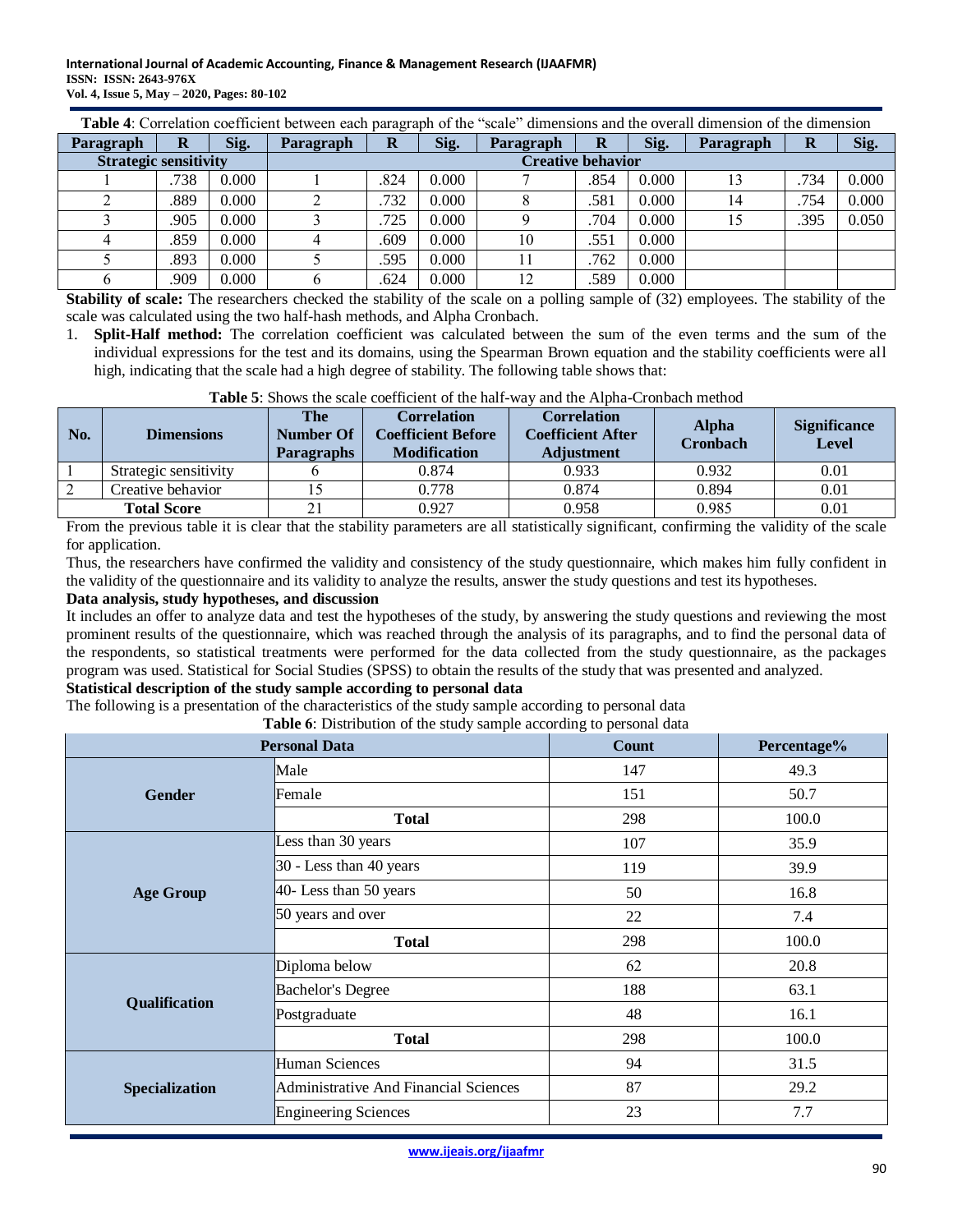|                                   | Public Relations And Media | 21  | 7.0   |
|-----------------------------------|----------------------------|-----|-------|
|                                   | Other Specialties          | 73  | 24.5  |
|                                   | <b>Total</b>               | 298 | 100.0 |
|                                   | Less than 5 years          | 95  | 31.9  |
|                                   | From 5 to 10 years         | 84  | 28.2  |
| <b>Number Of Years Of Service</b> | From 10 to 15 years old    | 59  | 19.8  |
|                                   | Over 15 years old          | 62  | 20.1  |
|                                   | <b>Total</b>               | 298 | 100.0 |

It is clear from the previous table that 49.3% of the study sample is male, while 50.7% of females, as this result differs relatively with the statistic of the Palestinian Statistics Center for the year 2018, which showed that the percentage of male participation in strength in institutions is four times the rate of participation Females, and the relative difference is noted here, where the female participation rate increases compared to the aforementioned Palestinian labor market, and researchers attribute this to the nature of employment laws in civil organizations as it enhances the opportunities for females to obtain jobs, and allows them more opportunities, especially in women's projects, as well as due to the nature of many Of jobs and tasks in aphids Local times to suit the female nature.

It is clear from the previous table that 75.8% of the study sample are young people under the age of 40 and the rest of the proportion is from the older age group. Administrative within the civil organizations, and researchers attribute this to the presence of young elements in the Palestinian society capable of leading and advancing these organizations and the presence of a strong approach within the organizations by relying on modern technology and cultural and intellectual exchange between peoples and the spread of social media platforms, which certainly surpasses this category Rayya professionally able to overcome and overcome the difficulties faced by organizations, as there is a clear decrease in the category largest age group of 50 years experience confirms diminishing element for the benefit of technical expertise and modern scientific.

And that 63.1% of the study sample hold a bachelor's degree, while 20.8% of the diploma holders while 16.1% of the graduate studies holders, and this is consistent with the fact that working in private institutions in Gaza Strip requires a bachelor's degree mainly. The researchers attribute that the number of the diploma degree holders is small and the trend towards a bachelor's degree, which focuses on administrative jobs and tasks in civil organizations, and such jobs certainly have requirements and tasks that are not often less than a bachelor's degree, which explains the high percentage of bachelor's degree holders in the sample, The percentage of holders of postgraduate degrees is also low for undergraduate degrees, which are included with the researchers 'interpretation of the nature of administrative tasks, and the ability to make decisions, develop strategic plans and lead the teams according to a calculated scientific approach.

It is also clear that 31.5% of the study sample is a graduate of the humanities (education and arts), while 29.2% are graduates of administrative and financial sciences and 7.7% of graduates of engineering disciplines while 7% of graduates of public relations and media and the rest of the proportion are from other disciplines. The researchers attribute that the fields of work in the Palestinian civil institutions need to diversify in scientific disciplines, and this comes to the disciplines of human sciences and administrative specialties that supervise activities with human specialties, engineering, public relations, and other specializations come at a lower rate due to the services provided by NGOs in Gaza Strip that It is dominated by services, humanitarian and relief in line with the projects presented by these organizations.

And that 31.9% of the study sample had less than 5 years of experience, while 28.2% of their experience duration was 5-10 years, and 20.1% of their experience duration was more than 15 years while 19.8% of their experience duration was 10 -15 years. The researchers clarify from the proportions that the largest percentage went to holders of the number of years of service less than 5 years, and the researchers attribute this to the nature of the study community, as the administrative functions and tasks assigned to employees in associations in Gaza Strip directly depend on rapid knowledge in the rapid technological development and mixing with the cultures of the world, and the acquisition of experiences in Short years, enables a person to be able to make appropriate decisions and accomplish the required tasks in the organization more effectively and efficiently, depending on previous experience. **The Criterion Approved In the Study**

To determine the criterion adopted in the study, the length of the cells was determined in the Likert pentatonic scale by calculating the range between the scale grades  $(5-1) = 4$  and then dividing it by the largest value in the scale to obtain the length of the cell i.e.  $(4/5 = 0.80)$  and then This value was added to the lowest value in the scale (the beginning of the scale and it is the right one) to determine the upper limit of this cell, and thus the length of the cells became as shown in the following table: (Ozen et al., 2012). **Table 7:** It shows the criterion approved in the study

| <b>SMA</b>         | <b>Relative Weight</b> | <b>Degree Of Approval</b> |
|--------------------|------------------------|---------------------------|
| From $1-1.80$      | From $20\%$ - 36%      | <b>Strongly Disagree</b>  |
| From $1.80 - 2.59$ | From $36\% - 51.99\%$  | Not Agree                 |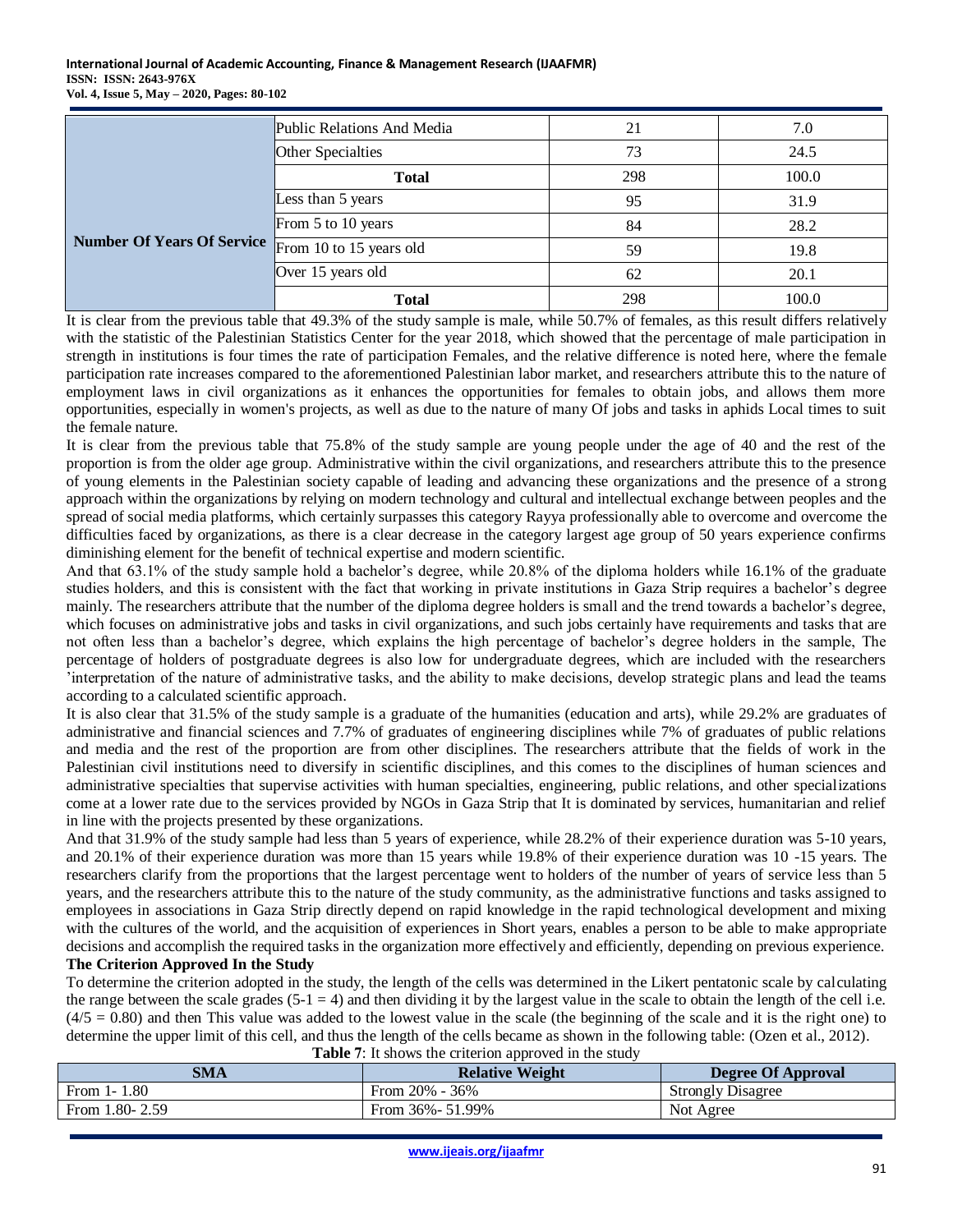| From $2.60 - 3.39$ | From 52% - 67.99  | Neutral               |
|--------------------|-------------------|-----------------------|
| From $3.40 - 4.19$ | From 68% - 83.99% | Agree                 |
| From $4.20 - 5$    | From 84% - 100%   | <b>Strongly Agree</b> |

To explain the results of the study and judge the level of response, the researchers relied on the arrangement of arithmetic averages at the level of areas for the questionnaire and the level of paragraphs in each field, and the researchers have determined the degree of approval according to the criterion approved for the study.

# **Answer To Study Questions:**

The result of the first question: Which states: What is the level of strategic sensitivity among civil servants? The mean, standard deviation, relative weight, and order were used to find the degree of approval. The results are shown in Table (8).

**Table 8**: Arithmetic mean, standard deviation, relative weight, and ranking for each of the "strategic sensitivity" paragraphs.

| No. | Paragraphs                                                                                                                         | <b>SMA</b> | <b>Standard</b><br><b>Deviation</b> | <b>Relative</b><br>Weight | <b>Ranking</b> | Degree Of<br><b>Approval</b> |
|-----|------------------------------------------------------------------------------------------------------------------------------------|------------|-------------------------------------|---------------------------|----------------|------------------------------|
| 1.  | The management of the organization is<br>keen to involve workers in strategic<br>planning clearly.                                 | 3.73       | .983                                | 74.60%                    | 6              | Agree                        |
| 2.  | The organization's management has a<br>clear vision of its future activities to<br>meet the challenges it faces                    | 3.94       | .926                                | 78.80%                    | 3              | Agree                        |
| 3.  | The organization's management is<br>making continuous efforts to mobilize<br>its energy to enhance its survival and<br>continuity. | 4.15       | .882                                | 83.00%                    | 1              | Agree                        |
| 4.  | Management of the organization is<br>constantly concerned with the process<br>of continuous improvement.                           | 4.10       | .846                                | 82.00%                    | 2              | Agree                        |
| 5.  | The organization's management has<br>sufficient flexibility to redistribute and<br>utilize resources.                              | 3.89       | .878                                | 77.80%                    | 5              | Agree                        |
| 6.  | The organization's management takes<br>advantage of its past experiences to<br>avoid mistakes.                                     | 3.94       | .931                                | 78.80%                    | 4              | Agree                        |
|     | <b>Total Score</b>                                                                                                                 | 3.9609     | .69403                              | 79.22%                    |                | Agree                        |

From the previous table, the following can be drawn:

The arithmetic mean for the third paragraph "The organization's administration is making continuous efforts to mobilize its energy to enhance its survival and continuity" equal to 4.15 (total score of 5), meaning that the relative weight is 83.00%, and this means that there is high approval by the sample members of this paragraph.

The researchers attribute this to the endeavors of NGOs to unify their efforts in making progress towards creating an environment conducive to continuous respect for intellectual property by strengthening results-based management and intensifying their ongoing efforts to enhance their productive capacity in all sectors without exception.

The mean for the first paragraph "The organization's administration is keen to involve workers in strategic planning clearly" is 3.73, meaning that the relative weight is 74.60%, and this means that there is high approval by the sample members on this paragraph.

The researchers attribute this to the endeavors of NGOs to involve some workers in the use of strategic planning for the importance of setting policies and achieving their goals for the method followed within the organization that includes drawing a clear and specific scientific path that helps advance the workflow of NGOs.

In general, it can be said that the mean of the strategic sensitivity dimension is 3.96, meaning that the relative weight is 79.22%, and this means that there is a high agreement by the individuals of the sample on the paragraphs of this dimension.

Researchers attribute this to the ability of associations in Gaza Strip to manage projects in times of crisis by setting pre-determined strategic plans to achieve the Foundation's goals at the long level in the light of the available capabilities that are obtained by relying on the plans and procedures used for the Foundation through the use of available resources in the short term for Achieving goals in the least time and effort possible

These results were in agreement with some studies, such as the study (Saad, 2018), which emphasized the importance of strategic sensitivity in Palestinian NGOs, which came in large measure with a relative weight (71.327%).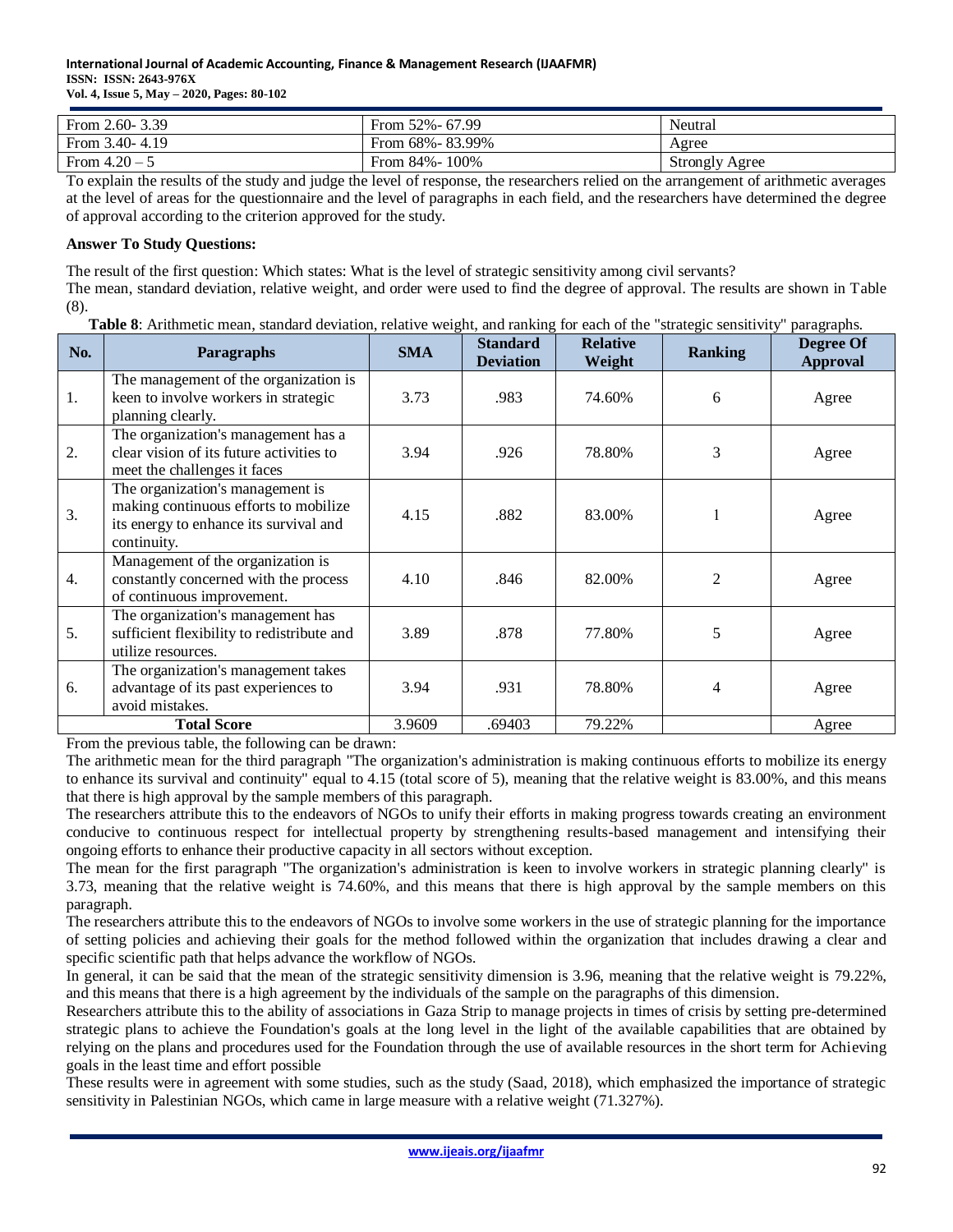The result of the second question: Which states: "What is the level of creative behavior in Palestinian NGOs according to the opinions of the sample?

To answer the question, the mean, standard deviation, relative weight and order were used to find out the degree of approval. The results are shown in Table (9).

| No. | Paragraph                                                                                                                           | <b>SMA</b> | <b>Standard</b><br><b>Deviation</b> | <b>Relative</b><br>Weight | <b>Ranking</b> | <b>Degree Of</b><br><b>Approval</b> |
|-----|-------------------------------------------------------------------------------------------------------------------------------------|------------|-------------------------------------|---------------------------|----------------|-------------------------------------|
| 1.  | The organization works with workers to take<br>decisions to encourage creative behavior in it.                                      | 3.87       | 980.                                | 77.40%                    | 12             | Agree                               |
| 2.  | Studies are conducted on organized business<br>development methods and divisions.                                                   | 3.89       | 893.                                | 77.80%                    | 11             | Agree                               |
| 3.  | I believe in generating and applying new ideas to<br>work within the organization.                                                  | 4.10       | 852.                                | 82.00%                    | $\overline{4}$ | Agree                               |
| 4.  | I practice the techniques of some distinguished<br>colleagues to develop my business skills.                                        | 4.16       | 783.                                | 83.20%                    | 1              | Agree                               |
| 5.  | I have the ability to anticipate business problems<br>before they happen                                                            | 4.02       | 831.                                | 80.40%                    | 7              | Agree                               |
| 6.  | The organization allocates funds for the<br>implementation of innovative projects and ideas.                                        | 3.91       | 900.                                | 78.20%                    | 10             | Agree                               |
| 7.  | The official encourages the creative ideas<br>presented by the employees of the organization.                                       | 3.95       | 901.                                | 79.00%                    | 9              | Agree                               |
| 8.  | I have the ability to refuse the wrong instructions<br>and procedures.                                                              | 3.96       | 883.                                | 79.20%                    | 8              | Agree                               |
| 9.  | Bring new ideas without hesitation and fear that<br>they will fail.                                                                 | 4.08       | 721.                                | 81.60%                    | 5              | Agree                               |
| 10. | Adapt to variables in the work environment<br>smoothly and flexibly.                                                                | 4.14       | 666.                                | 82.80%                    | 3              | Agree                               |
| 11. | Perform the tasks entrusted to me in a<br>sophisticated manner.                                                                     | 4.27       | 622.                                | 85.40%                    | 1              | Agree                               |
| 12. | Technology is used to increase contact with<br>workers inside and outside the organization                                          | 4.06       | 857.                                | 81.20%                    | 6              | Agree                               |
| 13. | The organization rewards the owners of<br>distinguished production                                                                  | 3.69       | 1.067                               | 73.80%                    | 14             | Agree                               |
| 14. | The organization urges workers to acquire<br>creative skills                                                                        | 3.85       | 992.                                | 77.00%                    | 13             | Agree                               |
| 15. | I use my personal relationships to communicate<br>with outside parties and obtain material and moral<br>gains for the organization. | 3.41       | 1.252                               | 68.20%                    | 15             | Agree                               |
|     | <b>Total Score</b>                                                                                                                  | 3.9496     | 55644.                              | 78.99%                    |                | Agree                               |

**Table 9**: Arithmetic mean, standard deviation, relative weight, and rank for each item of the "creative behavior" scale.

From the previous table, the following can be drawn:

- The arithmetic mean for the fourth paragraph, "I practice the methods of some distinguished colleagues to develop my skills at work." It equals 4.27 (total score of 5), i.e. the relative weight of 85.40%, which means that there is high approval by the sample members of this paragraph.

The researchers attribute this to the interest of the owners of associations in Gaza Strip to have a distinguished management team capable of keeping abreast of developments in order to practice their work with professionalism and professionalism in light of keeping pace with technological developments.

The mean of the fifteenth paragraph "I use my personal relationships to communicate with external parties and obtain material and moral gains for the organization" is equal to 3.41, i.e. the relative weight is 68.20%, and this means that there is high approval by the sample members of this paragraph.

The researchers attribute this to: The associations' keenness to have strong relations with the authorities concerned with financing projects in order to facilitate access to them, but in light of the Israeli blockade and the Palestinian division, negatively affected projects bringing to Gaza Strip

In general, it can be said that the mean of the creative behavior scale "is 3.94, that is, the relative weight of 78.99%. This means that there is a high agreement by the individuals of the sample on the paragraphs of this measure."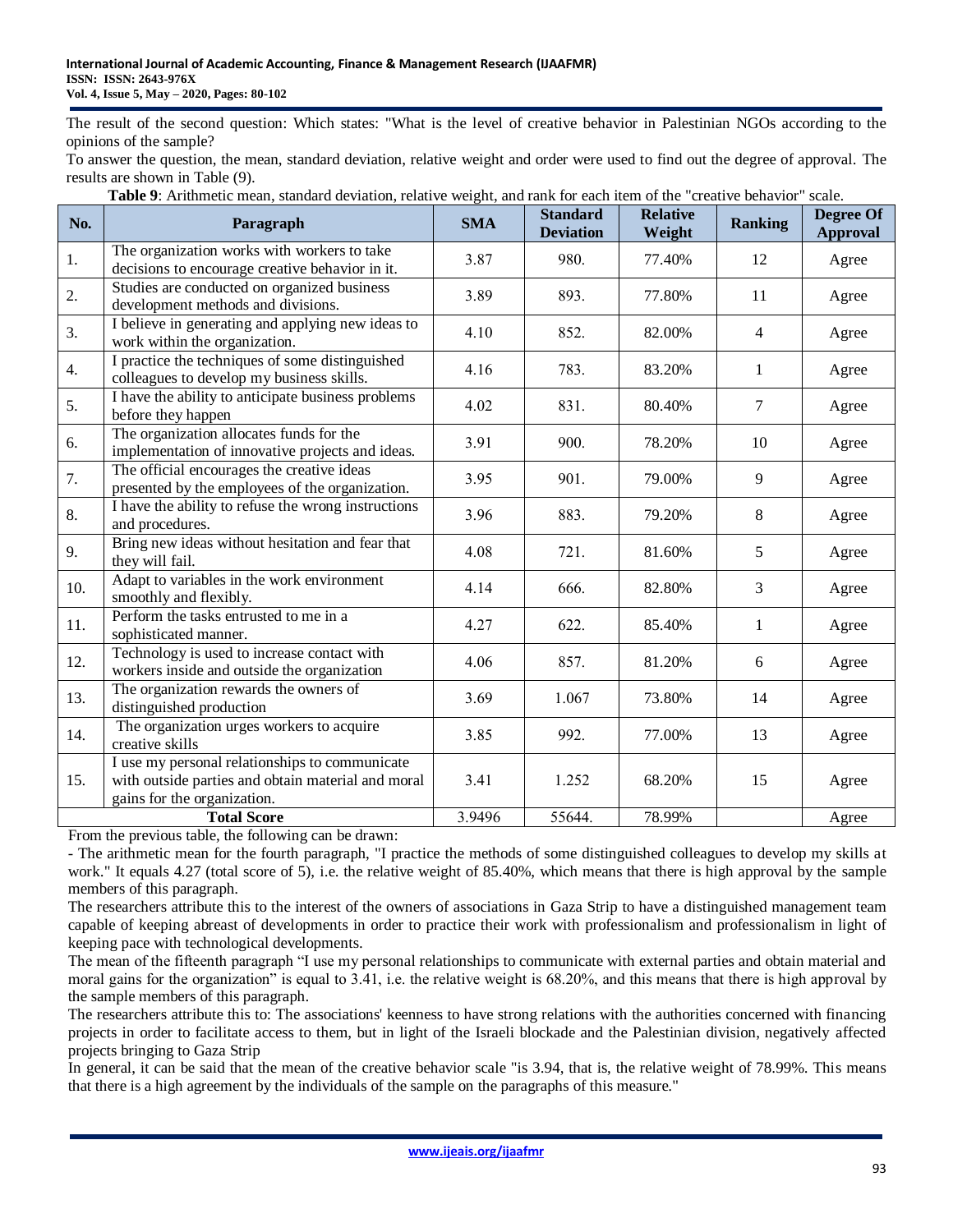The researchers attribute this to the keenness of the associations in Gaza Strip to consolidate the relationship between all its employees and improve the language of communication and communication, as well as the introduction of modern technology and the use of computers instead of using paper writing, and to follow e-mail as a substitute for paper correspondence in order to advance the work of associations and keep pace with the rapid scientific and technological development of The work carried out was postponed very quickly and these results agreed with some studies such as (Al-Shawawrah, 2011) which showed the importance of administrative style and creative behavior.

# **Hypotheses Selection**:

Ho 1: There is a correlation at ( $\alpha \le 0.05$ ) between strategic sensitivity and creative behavior in NGOs.

To test this hypothesis, the "Pearson correlation coefficient" test was used, and the following table illustrates this.

**Table 10**: Correlation coefficient between strategic sensitivity and creative behavior

|                              | <b>Creative Behavior</b> |           |  |
|------------------------------|--------------------------|-----------|--|
| <b>Strategic Sensitivity</b> | $\overline{\phantom{a}}$ | (Sig.)    |  |
| <b>Strategic sensitivity</b> | 525<br>ر بے ر            | $*0.000*$ |  |

\* Correlation statistically at the significance level ( $\alpha \le 0.05$ ).

The previous table shows that the correlation coefficient equals. 750, and that the probability value (Sig.) Equals 0,000 and is less than the significance level 0.05. This indicates a statistically significant relationship between strategic sensitivity and creative behavior among civil servants working in Gaza Strip, and this confirms the validity Hypothesis.

The researchers attribute this to the keenness of the associations in Gaza Strip to be quick-wise in its work and its selection of distinguished work staff, especially that its work is charitable with the aim of providing services to members of society from the target groups and the adoption of a method of dialogue and discussion between all parties responsible for implementing strategies that encourage initiatives and exchange ideas related to their implementation and introduction Through the various units and departments of work within the association.

These results were consistent with some studies as a study (Haniyeh, 2016). There is a strong direct relationship with statistical significance between the practice of strategic agility and excellence in institutional performance, a study (Al-Zabin, 2013). There is a relationship and impact of strategic information characteristics in achieving strategic agility, a study (2013, Abu Radi,) There is a relationship between the variables of strategic agility and the variables of competitiveness, a study (Al-Shawawrah, 2011) and the presence of a statistically significant relationship between training and creative behavior, a study (for Khawaldah, and Al-Hunaity, 2008 AD) "There is a relationship between the dimensions of strategic agility and behavior Creative.

**Ho 2**: The strategic sensitivity has a statistically significant effect on the creative behavior of NGOs.

To measure the effect of strategic sensitivity dimensions together on creative behavior, researchers used simple regression analysis as in the following tables:

#### **A. Contrast Analysis:**

| <b>ANOVAa</b> |            |                       |     |                              |        |                   |  |
|---------------|------------|-----------------------|-----|------------------------------|--------|-------------------|--|
|               | Model      | <b>Sum of Squares</b> | Df  | <b>Mean Square</b>           |        | Sig.              |  |
|               | Regression | 25.364                |     | 25.364                       | 12.737 | .000 <sub>b</sub> |  |
|               | Residual   | 66.595                | 296 | $\cap \cap \Gamma$<br>ل کا ک |        |                   |  |
|               | Total      | 91.958                | 297 |                              |        |                   |  |

Through the previous table, it is clear that there is a significant correlation between the strategic sensitivity and the overall score for creative behavior results, which means that the regression model is good.

# **B. The Coefficient Of Determination:**

**Table 12**: Determination coefficient of creative behavior

| <b>Model Summary</b> |       |                 |                          |                                   |  |  |
|----------------------|-------|-----------------|--------------------------|-----------------------------------|--|--|
| Model                | - 10  | <b>R</b> Square | <b>Adjusted R Square</b> | <b>Std. Error of the Estimate</b> |  |  |
|                      | .525a | 276<br>.∠ / O   | n.<br>ر رے .             | 47432                             |  |  |

The previous table shows that the square of the coefficient of determination  $R \wedge 2 = 0.276$ , which means that strategic sensitivity sensitivity explains creative behavior by 27.6%, which means that the change in the dependent variable (creative behavior) occurs as a result of the change in the independent variable (strategic sensitivity) and the rest is explained by Other variables were not included in the regression variables, in addition to random errors resulting from the method of data collection and measurement accuracy.

#### **C. Regression Results Analysis:**

**Table 13**: Results of a regression analysis of creative behavior

| Model      | <b>Unstandardized Coefficients</b> |                   | <b>Standardized Coefficients</b> |        |      |  |
|------------|------------------------------------|-------------------|----------------------------------|--------|------|--|
|            |                                    | <b>Std. Error</b> | Beta                             |        | Sig. |  |
| (Constant) | 2.282                              | 50<br>ر ر. ۱      |                                  | 14.310 | .000 |  |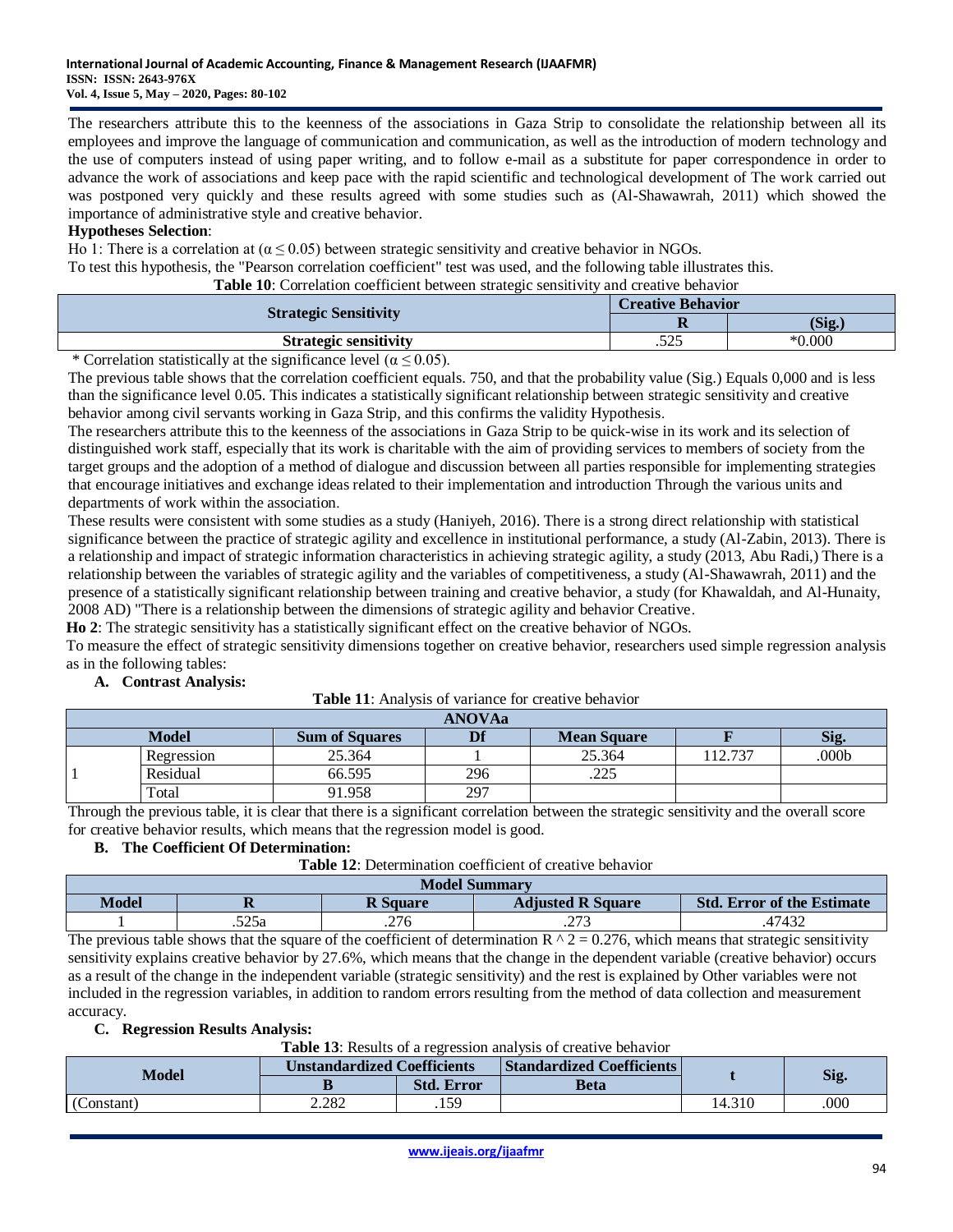#### **International Journal of Academic Accounting, Finance & Management Research (IJAAFMR) ISSN: ISSN: 2643-976X**

### **Vol. 4, Issue 5, May – 2020, Pages: 80-102**

| $\sim$<br>7150<br>.<br>10 L L | . | OZU<br>− ∪<br>. | $ -$<br>ت سے ب |  | .000 |  |
|-------------------------------|---|-----------------|----------------|--|------|--|
|                               |   |                 |                |  |      |  |

From the results of simple regression, the following can be concluded:

- 1. Creative behavior (dependent variable) is affected statistically significant statistically sensitive 2. The T-TEST test values for strategic sensitivity were statistically significant at the level of significance 0.01, and show the
- strength of the impact of strategic sensitivity on creative behavior.
- 3. Beta coefficient values indicate that strategic sensitivity affects creative behavior.

This means that strategic sensitivity explains the improvement in creative behavior (52.5%).

From the aforementioned, it is clear that the alternative hypothesis states that: The strategic sensitivity has a statistically significant effect on the creative behavior of NGOs.

**Ho 3**: There are statistically significant differences at the level ( $\alpha \le 0.05$ ) between the responses of the sample opinions about the strategic sensitivity according to the following variables (gender, age group, educational qualification, specialization and number of years of service).

# **It is subdivided into a set of the following sub-hypotheses:**

**Ho 3-1**: There are statistically significant differences at  $(α ≤ 0.05)$  between the responses of the sample opinions on the strategic sensitivity according to the gender variable.

### **To verify the validity of the hypothesis, the differences between the averages of the sample individuals were calculated according to the gender variable using the test (T) and the following table shows that:**

**Table 14**: The averages, the standard deviations, and the "T" value of the strategic sensitivity due to the gender variable

| <b>Field</b>                                    | Gender | The<br><b>Number</b> | <b>The</b><br><b>Average</b> | <b>Standard</b><br><b>Deviation</b> | T Value   | <b>Significance</b><br>Level | <b>Significance</b> |
|-------------------------------------------------|--------|----------------------|------------------------------|-------------------------------------|-----------|------------------------------|---------------------|
| <b>Strategic sensitivity</b>                    | Male   | 147                  | 3.8594                       | 78754                               | $-2.512*$ | 0.013                        | Significant         |
|                                                 | Female | 151                  | 4.0596                       | .57457                              |           |                              |                     |
| .<br>$\sim$<br>$\sim$ $\sim$ $\sim$ $\sim$<br>. |        |                      |                              |                                     |           |                              |                     |

\* Correlation statistically at the significance level ( $\alpha \le 0.05$ ).

The previous table indicates that there are statistically significant differences in the strategic sensitivity due to the gender variable in favor of females, where the calculated value of (T) was greater than the value of (T) tabular.

The researchers attribute this to the fact that the study community are from the distinguished category in the field of associations and they are fully aware of the importance of agility in the work of the institution and their ability to assume responsibility for providing services to beneficiaries to the fullest while females find it is more interested to prove themselves that they are the wall and the best in particular To obtain projects that benefit the community to the fullest.

This study differed with the study (Ubaidah, 2016) and the study (Jad Allah, 2016). There are no statistically significant differences for the study variables.

**Ho 3-2**: There are statistically significant differences at  $(\alpha \le 0.05)$  between responses of the sample opinions on strategic sensitivity according to the age group variable.

To test this hypothesis, a "mono-contrast" test was used, and the following table illustrates this. **Table 15**: results of the "mono-variance" test - for the age group variable

| <b>Table 15:</b> results of the mono-variance test - for the age group variable |                        |                       |                          |                      |                   |                    |  |
|---------------------------------------------------------------------------------|------------------------|-----------------------|--------------------------|----------------------|-------------------|--------------------|--|
|                                                                                 | <b>Averages</b>        |                       |                          |                      |                   | <b>Probability</b> |  |
| <b>The Dimension</b>                                                            | <b>Less than</b><br>30 | $30$ -Less<br>than 40 | $40 - Less$<br>than $50$ | 50 years<br>and over | <b>Test value</b> | value (Sig.)       |  |
|                                                                                 |                        |                       |                          |                      |                   |                    |  |
| <b>Strategic sensitivity</b>                                                    | 4.0075                 | 3.8980                | 4.0133                   | 3.9545               | 0.579             | 0.629              |  |
|                                                                                 |                        |                       | $\sim$                   | .                    |                   |                    |  |

\* The difference between the meanings is statistically significant at the significance level of ( $\alpha \le 0.05$ ).

From the results shown in the previous table, it can be concluded that:

It was found that the probability value (Sig.) Corresponding to the "mono-variance" test is higher than the significance level 0.05 for the total degree of strategic sensitivity and thus it can be concluded that there are no statistically significant differences between the averages of the study sample estimates about this field due to the age group variable.

The researchers attribute this to the fact that employees in the associations in Gaza Strip have the ability to deal with all external institutions funded for the project, through seminars held by those institutions in support of all associations operating in Gaza Strip, regardless of the age group, it gives information related to writing projects and training courses for all without exception.

These results were consistent with some studies such as (Khalaf, 2010), that there were no statistically significant differences according to the variable of the age group.

**Ho 3-3**: There are statistically significant differences at  $(α ≤ 0.05)$  between the responses of the sample opinions on the strategic sensitivity according to the variable of the educational qualification.

To test this hypothesis, a "mono-contrast" test was used, and the following table illustrates this.

**Table 66**: Results of the "mono-variance" test - for the variable of the educational qualification level

| The<br>$\sim$ $\sim$ $\sim$ $\sim$<br>ension<br>___________ | verages<br>-- | m<br>Test | .<br>− |
|-------------------------------------------------------------|---------------|-----------|--------|
|                                                             |               |           |        |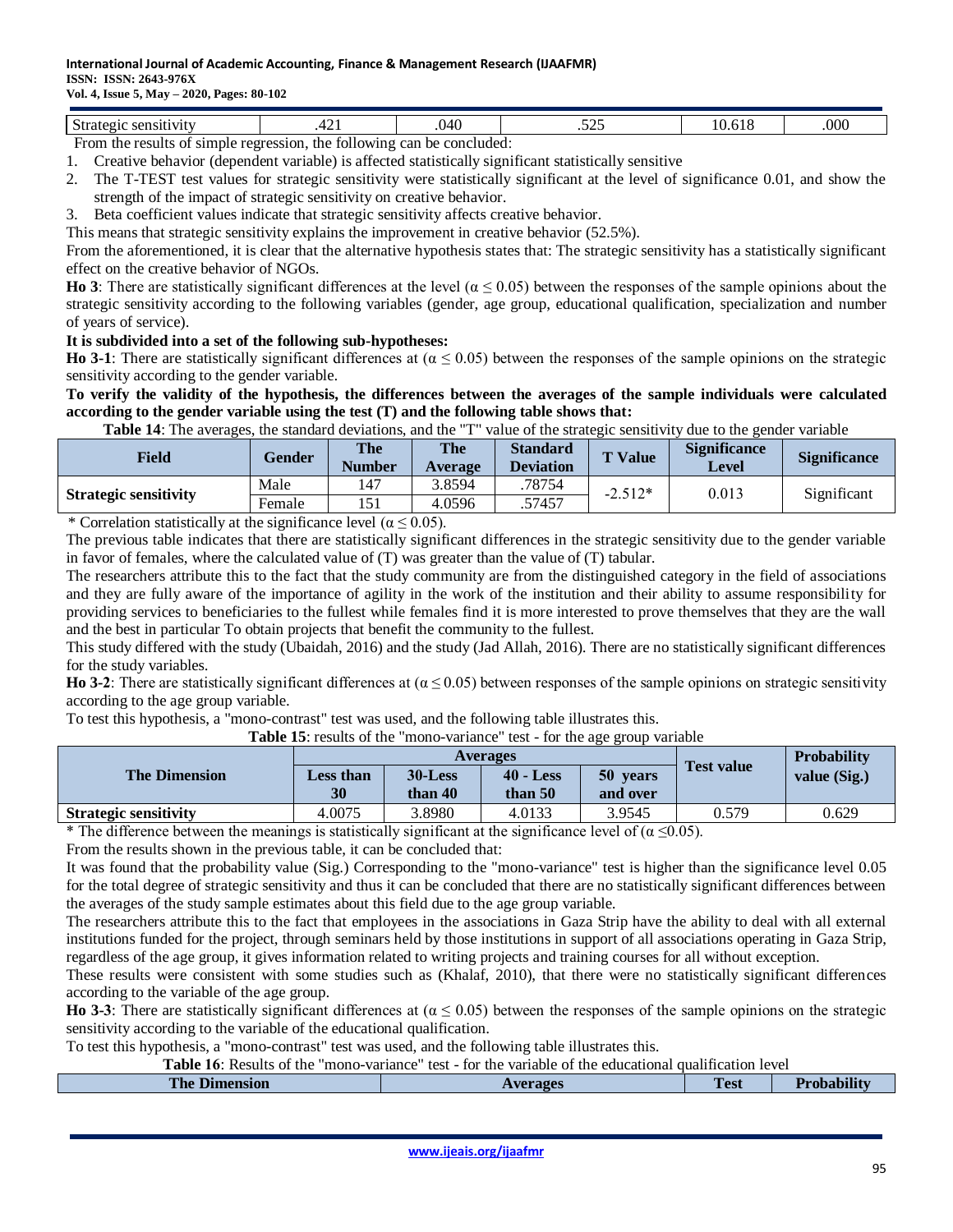|                              | <b>Diploma</b> | <b>Bachelor's</b><br><b>Degree</b> | <b>Postgraduate</b> | <b>Value</b> | Value (Sig.) |
|------------------------------|----------------|------------------------------------|---------------------|--------------|--------------|
| <b>Strategic sensitivity</b> | 3.8952         | 3.9858                             | 3.9479              | 0.406        | 0.667        |
| .                            | .              | .                                  | .<br>.              |              |              |

\* The difference between the meanings is statistically significant at the significance level of ( $\alpha \le 0.05$ ).

From the results shown in the previous table, it can be concluded that:

It was found that the probabilistic value (Sig.) Corresponding to the "mono-variance" test is higher than the significance level 0.05 for the total degree of strategic sensitivity and thus it can be concluded that there are no statistically significant differences between the averages of the study sample estimates on this field due to the scientific qualification.

The researchers attribute this to the fact that all employees in the associations in Gaza Strip seek to develop their expertise through a commitment to attend training courses held by international institutions for all associations, regardless of their educational qualifications and provide guidance and guidance to them through training courses and focus on how to use the various methods in writing participation, Which in turn leads to the success of the projects, which through these courses which are given to all associations without exception, regardless of the educational qualification, drives them all to show their accomplishments and works in order to prove that they are more worthy than others in the work of institutions.

These results agreed with some studies as a study (Jad Allah, 2016). There are no statistically significant differences between the averages of the study sample estimates about this field due to the scientific qualification and differed with the study (Ubaidah, 2016) in the presence of statistically significant differences between the averages of the study sample estimates. About this field attributed to the educational qualification.

**Ho 3-4**: There are statistically significant differences at  $(α ≤ 0.05)$  between the responses of the sample opinions on the strategic sensitivity according to the specialty variable.

To test this hypothesis, a "mono-contrast" test was used, and the following table illustrates this.

Table 17: Results of the "mono-variance" test - for the specialty variable

| <b>The Dimension</b>            | <b>Human</b><br><b>Sciences</b> | <b>Administrative</b><br><b>And Financial</b><br><b>Sciences</b> | <b>Engineering</b><br><b>Sciences</b> | <b>Public</b><br><b>Relations</b><br>and Media | <b>Other</b><br><b>Specialties</b> | Test<br>Value | <b>Probability</b><br>Value (Sig.) |
|---------------------------------|---------------------------------|------------------------------------------------------------------|---------------------------------------|------------------------------------------------|------------------------------------|---------------|------------------------------------|
| <b>Strategic</b><br>sensitivity | 4.0390                          | 4.0732                                                           | 3.8043                                | 4.0619                                         | 3.7466                             | $3.096*$      | 0.016                              |

\* The difference between the meanings is statistically significant at the significance level of ( $\alpha \le 0.05$ ).

From the results shown in the previous table, it can be concluded that:

It was found that the probabilistic value (Sig.) Corresponding to the "mono-variance" test is less than the significance level 0.05 for strategic sensitivity and thus it can generally be concluded that there are statistically significant differences between the averages of the study sample estimates on this field due to the specialty variable.

The researchers attribute this to the instructions issued by the competent ministry that would lead to an increase in employees 'creativity and personal behavior, in addition to that, administrative work is sometimes considered specialization and field, which is important in improving the work of the institution and ensuring the quality of work in it.

To find the difference trend, LSD test was used as in the following tables

**Table 18**: LSD test results to compare specialty averages for strategic allergy

|                                                 | The Difference Between The Averages |                                                        |                                       |                                             |  |  |  |  |
|-------------------------------------------------|-------------------------------------|--------------------------------------------------------|---------------------------------------|---------------------------------------------|--|--|--|--|
| <b>Categories</b>                               | <b>Human Sciences</b>               | <b>Administrative And</b><br><b>Financial Sciences</b> | <b>Engineering</b><br><b>Sciences</b> | <b>Public Relations and</b><br><b>Media</b> |  |  |  |  |
| Human Sciences                                  |                                     |                                                        |                                       |                                             |  |  |  |  |
| <b>Administrative And Financial</b><br>Sciences | 0.03417                             |                                                        |                                       |                                             |  |  |  |  |
| <b>Engineering Sciences</b>                     | $-0.23466$                          | $-0.26883$                                             |                                       |                                             |  |  |  |  |
| Public Relations and Media                      | 0.02290                             | $-0.01128$                                             | 0.25756                               | $\overline{\phantom{m}}$                    |  |  |  |  |
| Other specialties                               | $*$ -0.29243                        | $*$ -0.32660                                           | $-0.05777$                            | $*$ -0.31533                                |  |  |  |  |

\* The difference between the two meanings is statistically significant at the significance level of 0.05 $\geq \alpha$ .

The previous table shows the results of the LSD test to compare the averages of the income groups for the strategic sensitivity dimension, where the results show that there are statistically significant differences between the averages of other specialties, and between the humanities, administrative, financial sciences, public relations and media specializations, in favor of these specializations, that is, the other specialties are less sensitive strategy.

The researchers attribute this to the fact that most of the employees in the societies at the present time and in light of the difficult circumstances that Gaza Strip is going through, see that the owners of specializations, especially the media and administrative sciences, are the walls leading the institution towards the best of their knowledge of financial and administrative matters and how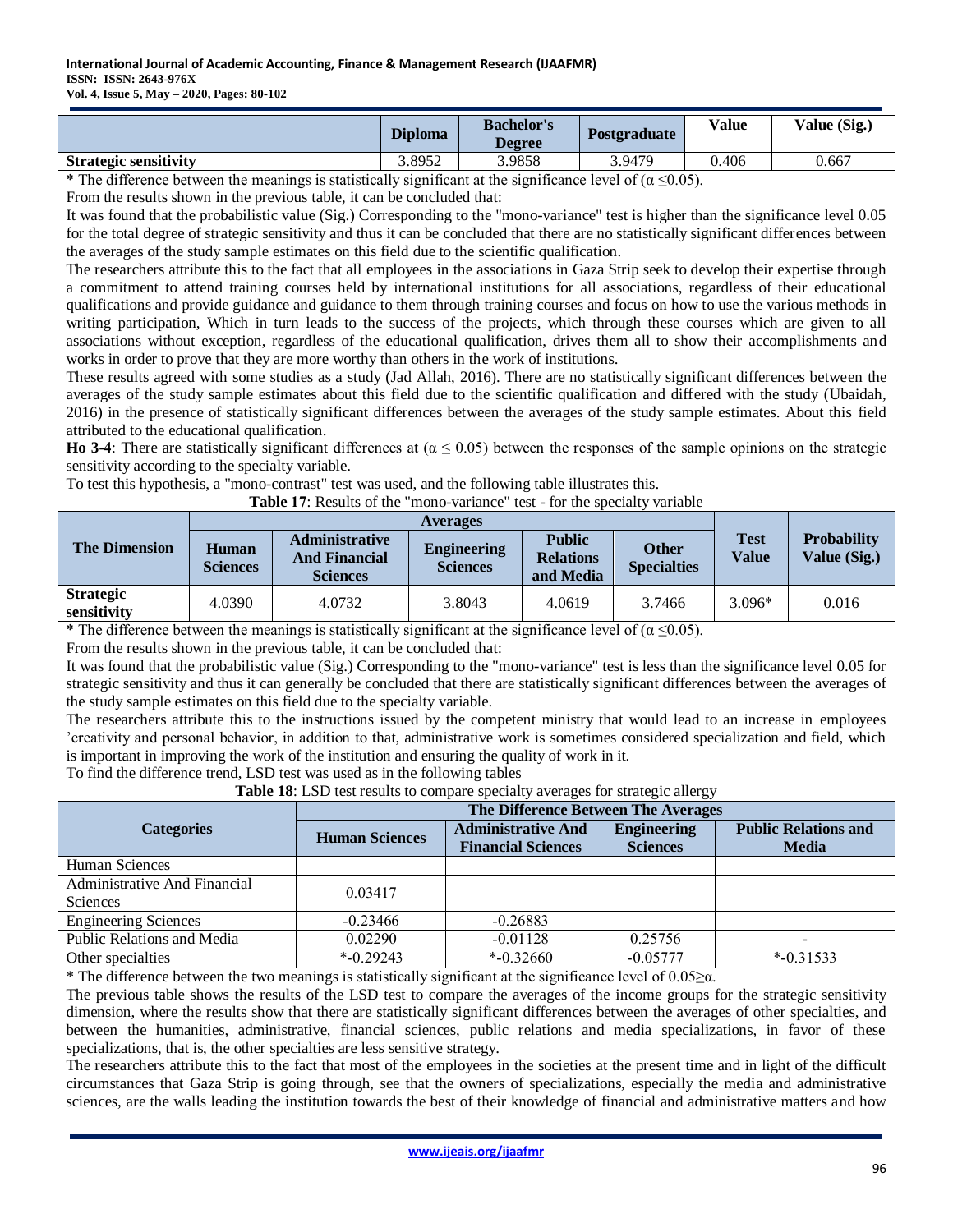to promote them to the media to obtain support for the institution through advertisements Funded that is published on the association's page.

**Ho 3-5**: There are statistically significant differences at  $(α ≤ 0.05)$  between the responses of the sample opinions on the strategic sensitivity according to the variable of the number of years of service.

To test this hypothesis, a "mono-contrast" test was used, and the following table illustrates this.

Table 19: Results of the "mono-variance" test - for the variable number of years of service

|                                                              |                                  | Averages               |                              | <b>Probability</b> |                             |              |
|--------------------------------------------------------------|----------------------------------|------------------------|------------------------------|--------------------|-----------------------------|--------------|
| <b>The Dimension</b>                                         | <b>Less than</b><br><b>vears</b> | From $5 - 10$<br>vears | <b>From 10 -</b><br>15 years | Over $15$<br>vears | <b>Test Value</b>           | Value (Sig.) |
| Strategic sensitivity                                        | 3.9614                           | 4.0075                 | 3.8537                       | 4.0000             | 0.657                       | 0.579        |
| $\cdots$<br>$\sim$ $\sim$ $\sim$ $\sim$ $\sim$ $\sim$ $\sim$ |                                  | $\cdot$                | $\cdot$                      | $\sim$             | $\sim$ $\sim$ $\sim$ $\sim$ |              |

\* The difference between the meanings is statistically significant at the significance level of ( $\alpha \le 0.05$ ).

From the results shown in the previous table, it can be concluded that:

It was found that the probabilistic value (Sig.) Corresponding to the "mono-variance" test is higher than the significance level 0.05 for the total degree of strategic sensitivity, and thus it can generally be concluded that there are no statistically significant differences between the averages of the study sample estimates about this field due to the variable number of years of service.

The researchers attribute this to the fact that experience has a fundamental role for entrepreneurs in the associations in Gaza Strip and encourage members of the study sample on entrepreneurship to take responsibility and set goals with great accuracy and make timely decisions.

**Ho 4**: There are statistically significant differences at  $(α ≤ 0.05)$  between the responses of the sample opinions on creative behavior according to the following variables (gender, age group, educational qualification, specialization and number of years of service). **It is subdivided into a set of the following sub-hypotheses:**

**Ho 4-1**: There are statistically significant differences at  $(α ≤ 0.05)$  between the responses of the sample opinions on creative behavior according to the gender variable.

To verify the validity of the hypothesis, the differences between the averages of the sample individuals were calculated using the T-test for the independent samples according to the gender variable and the following table shows that:

|  | Table 20: Standard Averages, Standard Deviations, and a Value of the Creative Behavior Scale Attributable to Gender Variable |
|--|------------------------------------------------------------------------------------------------------------------------------|
|--|------------------------------------------------------------------------------------------------------------------------------|

| Field                                                                                                                                                                                                                                                                                               | <b>Gender</b> | The<br>Number | <b>The</b><br><b>Average</b> | <b>Standard</b><br><b>Deviation</b> | <b>T</b> Value | <b>Significance</b><br>Level |  |
|-----------------------------------------------------------------------------------------------------------------------------------------------------------------------------------------------------------------------------------------------------------------------------------------------------|---------------|---------------|------------------------------|-------------------------------------|----------------|------------------------------|--|
| <b>Total score for creative</b>                                                                                                                                                                                                                                                                     | Male          | 147           | 3.8928                       | .59852                              | $-1.741$       | 0.083                        |  |
| behavior                                                                                                                                                                                                                                                                                            | Female        | 151           | 4.0049                       | 50807                               |                |                              |  |
| $\mathbb{R}^{n+1}$ and $\mathbb{R}^{n}$ and $\mathbb{R}^{n}$ and $\mathbb{R}^{n}$ and $\mathbb{R}^{n}$ and $\mathbb{R}^{n}$ and $\mathbb{R}^{n}$ and $\mathbb{R}^{n}$ and $\mathbb{R}^{n}$ and $\mathbb{R}^{n}$ and $\mathbb{R}^{n}$ and $\mathbb{R}^{n}$ and $\mathbb{R}^{n}$ and $\mathbb{R}^{n}$ |               |               |                              |                                     |                |                              |  |

• The value of "t" is statistically significant at the significance level of ( $\alpha \le 0.05$ ).

The previous table indicates that there are no statistically significant differences in the dimensions of the scale due to the gender variable in the overall scale of the scale where the calculated value of (T) was greater than the value of (T) tabular.

The researchers attribute this to the fact that the members of the study sample generally face the same conditions in terms of leadership excellence, excellence of employees in it, excellence in planning and excellence in creative behavior, since these areas are seen by association managers because the aforementioned fields are concerned with the performance of employees in associations and they all strive to raise themselves at all levels of the social type.

**Ho 4-2**: There are statistically significant differences at  $(α ≤ 0.05)$  between the responses of the sample opinions on creative behavior according to the age group variable.

To test this hypothesis, a "mono-contrast" test was used, and the following table illustrates this.

| <b>Field</b>       | <b>Less</b><br>Than 30<br><b>Years</b> | <b>Averages</b><br>$30 - Less$<br>Than 40<br><b>Years</b> | ັັ<br>$40 - Loss$<br>Than 50<br><b>Years</b> | 50 Years<br>And<br><b>Over</b> | <b>Test</b><br><b>Value</b> | <b>Probability</b><br>Value (Sig.) |
|--------------------|----------------------------------------|-----------------------------------------------------------|----------------------------------------------|--------------------------------|-----------------------------|------------------------------------|
| <b>Total Score</b> | 4.0176                                 | 3.9074                                                    | 3.9783                                       | 3.7817                         | . 480                       | 0.220                              |

**Table 21**: Results of the "mono-variance" test - for the age group variable

\* The difference between the meanings is statistically significant at the significance level of ( $\alpha \le 0.05$ ).

From the results shown in the previous table, it can be concluded that:

It was found that the probability value (Sig.) Corresponding to the "mono-variance" test is higher than the significance level 0.05 for the overall degree of creative behavior, and thus it can be concluded that there are no statistically significant differences between the averages of the study sample estimates about this field due to the age group.

The researchers attribute this to the majority of the associations in Gaza Strip, who are moving properly around the selection of people with credibility and are well aware of the work of the institutions.

These results were in agreement with some studies as a study (Khalaf, 2010) where there are no statistically significant differences between the averages of the study sample estimates about this field due to the age group.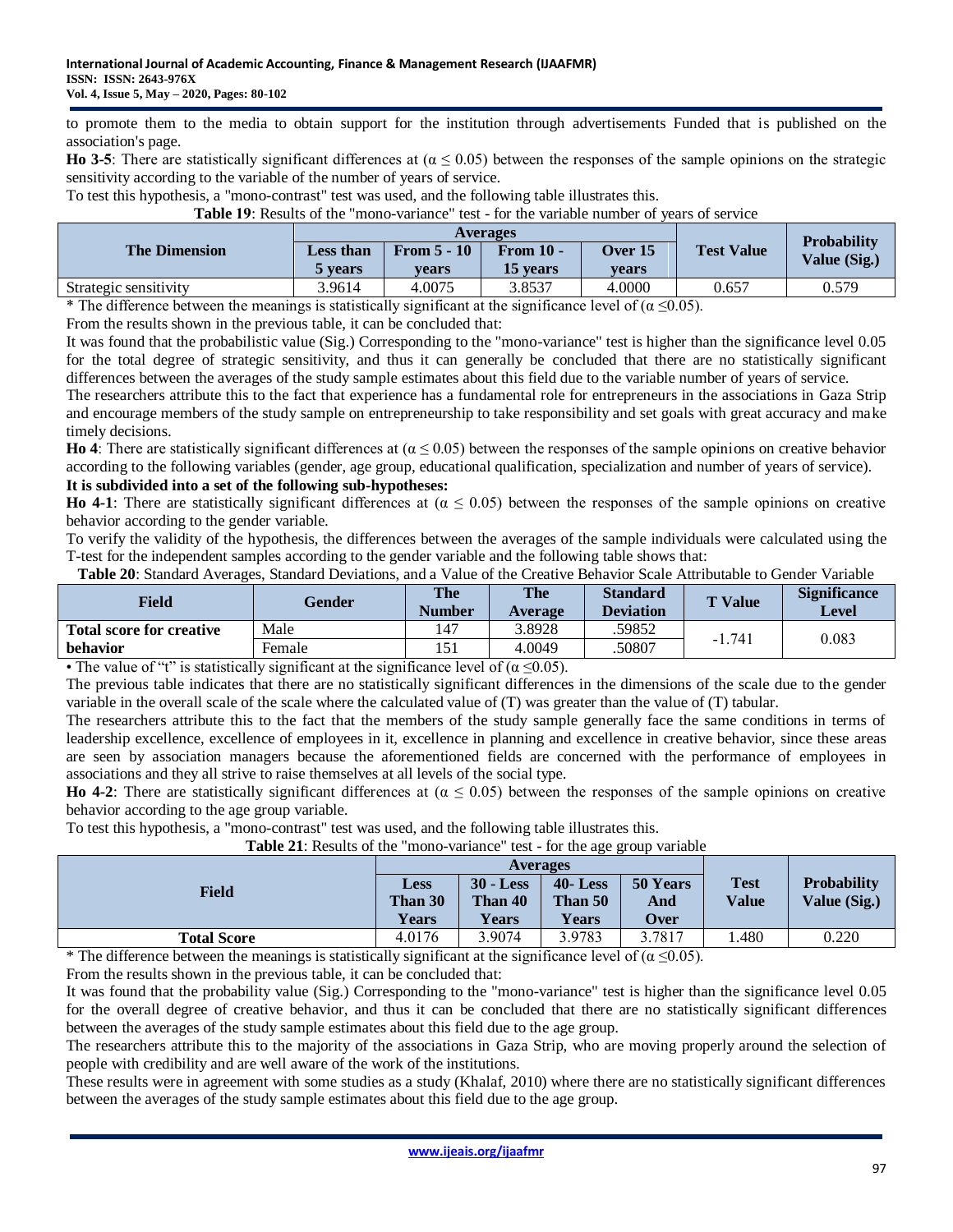**Ho 4-3**: There are statistically significant differences at  $(α ≤ 0.05)$  between the responses of the sample opinions on creative behavior according to the variable of the educational qualification.

To test this hypothesis, a "mono-contrast" test was used, and the following table illustrates this.

|                                   |                | <b>Averages</b>                    | <b>Test</b>  |       |                                    |
|-----------------------------------|----------------|------------------------------------|--------------|-------|------------------------------------|
| <b>The Dimension</b>              | <b>Diploma</b> | <b>Bachelor's</b><br><b>Degree</b> | Postgraduate | Value | <b>Probability</b><br>Value (Sig.) |
| Total score for creative behavior | 3.9518         | 3.9637                             | 3.8916       | 0.320 | 0.726                              |

**Table 22**: Results of the "mono-variance" test - for the variable of qualification level

\* The difference between the meanings is statistically significant at the significance level of ( $\alpha \le 0.05$ ).

From the results shown in the previous table, it can be concluded that:

It was found that the probability value (Sig.) Corresponding to the "mono-variance" test is higher than the significance level 0.05 for all dimensions and for the overall degree of strategic agility, and thus it can be concluded that there are no statistically significant differences between the averages of the study sample estimates on this field attributed to the educational qualification.

The researchers attribute this to the association managers' implementation of the instructions, regulations and regulations for all employees and informing them of it. These laws apply to all employees, whether employees are bachelor's or graduate studies, their opinion is not affected by the difference in the degree and this reflected positively on the progress of the work of associations in Gaza Strip for each of them.

**Ho 4-4**: There are statistically significant differences at  $(\alpha \le 0.05)$  between the responses of the sample opinions on creative behavior according to the specialty variable.

To test this hypothesis, a "mono-contrast" test was used, and the following table illustrates this.

**Table 23**: Results of the "mono-variance" test - for the specialty variable

|                                             | <b>Averages</b>          |                                                                  |                                       |                                                       |                                    |                             |                                    |  |
|---------------------------------------------|--------------------------|------------------------------------------------------------------|---------------------------------------|-------------------------------------------------------|------------------------------------|-----------------------------|------------------------------------|--|
| <b>The Dimension</b>                        | Human<br><b>Sciences</b> | <b>Administrative</b><br><b>And Financial</b><br><b>Sciences</b> | <b>Engineering</b><br><b>Sciences</b> | <b>Public</b><br><b>Relations And</b><br><b>Media</b> | <b>Other</b><br><b>Specialties</b> | <b>Test</b><br><b>Value</b> | <b>Probability</b><br>Value (Sig.) |  |
| <b>Total score for</b><br>creative behavior | 3.9870                   | 4.0090                                                           | 3.7800                                | 2.9592                                                | 3.8814                             | 1.166                       | 0.326                              |  |

\* The difference between the two meanings is statistically significant at the significance level of ( $\alpha \le 0.05$ ).

From the results shown in the previous table, it can be concluded that:

It was found that the probabilistic value (Sig.) Corresponding to the "mono-variance" test was higher than the significance level 0.05 for the total degree of creative behavior, thus concluding that there were no statistically significant differences between the averages of the study sample estimates about this field due to the specialty variable.

Researchers attribute this to the application of associations managers in Gaza Strip to instructions, regulations and regulations for all employees and inform them about it, and these laws apply to all employees, whether employees are from the literary or scientific specialization, the managers 'opinion is not affected by the difference in degree and specialization, and this reflected positively on the progress of the institutional planning of the associations for each of them.

**Ho 4-5**: There are statistically significant differences at  $(α ≤ 0.05)$  between the responses of the sample opinions on creative behavior according to the variable of the number of years of service.

To test this hypothesis, a "mono-contrast" test was used, and the following table illustrates this.

**Table 24**: Results of the "mono-variance" test - for the number of years of service variable

|                                   |                                    |                        | <b>Averages</b>                     |                         |                      | <b>Probability</b> |  |
|-----------------------------------|------------------------------------|------------------------|-------------------------------------|-------------------------|----------------------|--------------------|--|
| <b>The Dimension</b>              | <b>Less than</b><br><b>b</b> vears | From $5 - 10$<br>vears | <b>From 10 -</b><br><b>15 vears</b> | <b>Over 15</b><br>vears | <b>Test Value</b>    | Value (Sig.)       |  |
| Total score for creative behavior | 4.0277                             | 3.9885                 | 3.7724                              | 3.9587                  | $3.093*$             | 0.027              |  |
| $\cdots$                          |                                    | $\sim$<br>.            |                                     | $\sim$                  | $\sim$ $\sim$ $\sim$ |                    |  |

\* The difference between the two meanings is statistically significant at the significance level of ( $\alpha \le 0.05$ ).

From the results shown in the previous table, it can be concluded that:

Shows that the value of probability (Sig.) Corresponding to the test "mono-contrast" is less than the level of significance 0.05 overall grade for the behavior of creative and thus can generally conclude that there are statistically significant differences between the mean sample estimates of the study Measure the scale due to the variable number of years of service ..

The researchers attribute this to the fact that most of the employees in the universities in Gaza Strip have previous experience in the field of groups work and attend seminars and meetings held by donor institutions in Gaza Strip.

These results were in agreement with some studies, such as the study (Al-Khawaldeh and Al-Hunaity, 2008 AD). There are statistically significant differences between the averages of the study sample estimates, the measure is attributable to the variable number of years of service.

To find the difference direction, LSD test was used as in the following table

**Table 25**: LSD test results to compare average years of service years for the overall degree of creative behavior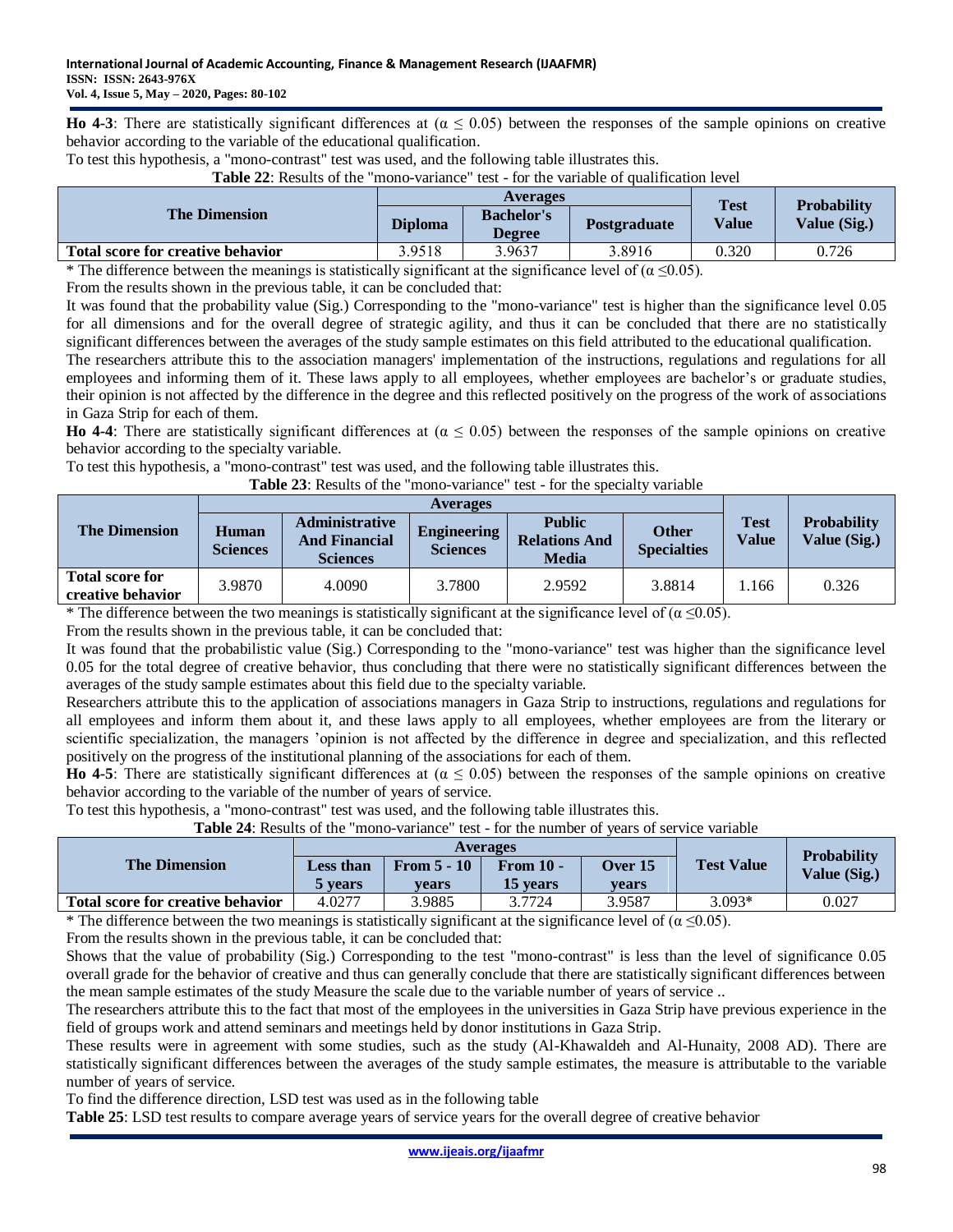| <b>Categories</b>    | The Difference Between The Averages |                     |                      |               |  |  |  |  |  |
|----------------------|-------------------------------------|---------------------|----------------------|---------------|--|--|--|--|--|
|                      | Less than 5 years                   | From $5 - 10$ years | From $10 - 15$ years | Over 15 years |  |  |  |  |  |
| Less than 5 years    |                                     |                     |                      |               |  |  |  |  |  |
| From $5 - 10$ years  | $-0.07224$                          |                     |                      |               |  |  |  |  |  |
| From $10 - 15$ years | $*$ -0.27240                        | $*$ -0.20016        |                      |               |  |  |  |  |  |
| Over 15 years        | $-0.12738$                          | $-0.05514$          | 0.14501              | -             |  |  |  |  |  |

\* The difference between the two meanings is statistically significant at the significance level of ( $\alpha \le 0.05$ ).

The previous table shows the results of the LSD test to compare the average income category for the degree of creative behavior, where the results show that there are statistically significant differences between the average number of years of service (10-less than 15 years) and the number of years of service (5-less than 10 years) the number of years of service (Less than 5 years) in favor of the number of years of service (5-less than 10 years) and the number of years of service (less than 5 years), meaning that less experience is more creative behavior.

The researchers attribute this to the fact that the majority of employees in the associations are from the youth category, and they find them more enthusiastic about the work, which in turn has a positive impact on the work of the Foundation in all fields.

#### **Results**

The following Results and recommendations were reached:

- The mean of the strategic sensitivity level "has reached 79.22% relative weight, which means that there is high agreement
- The mean of the creative behavior scale "has reached a relative weight of 78.99%, which means that there is high agreement.
- A statistically significant relationship between strategic sensitivity and creative behavior.
- Creative behavior (dependent variable) is affected statistically significant statistically sensitive
- There are statistically significant differences in the strategic sensitivity due to the gender variable in favor of females.
- There were no statistically significant differences between the averages of the study sample estimates about the strategic sensitivity due to the age variable.
- There were no statistically significant differences between the averages of the study sample estimates about strategic sensitivity due to the educational qualification.
- There are statistically significant differences between the averages of other disciplines and between the disciplines of the humanities, administrative and financial sciences and the disciplines of public relations and the media in favor of these disciplines, that is, the other disciplines are less strategic sensitive.
- There are no statistically significant differences between the averages of the study sample estimates due to the variable of the number of years of service.
- There were no statistically significant differences at  $(a \le 0.05)$  between the responses of the sample opinions on creative behavior according to the gender variable.
- There were no statistically significant differences between the averages of the study sample estimates on creative behavior attributed to the age.
- There were no statistically significant differences between the averages of the study sample estimates on creative behavior attributable to the educational qualification.
- There were no statistically significant differences between the averages of the study sample estimates on creative behavior attributable to the specialty.
- There are statistically significant differences between the averages of the study sample estimates about the creative behavior of the scale due to the variable number of years of service.
- There are statistically significant differences between the averages of the number of years of service (10-less than 15 years) and the number of years of service (5-less than 10 years) the number of years of service (less than 5 years) in favor of the number of years of service (5-less than 10 Years) and the number of years of service (less than 5 years), meaning that less experience is more creative behavior.

#### **Recommendations**

Based on its findings, the following recommendations can be made:

- The need for civil organizations in Gaza Strip to seek funding from foreign countries in order to provide a self-income for the association to face crises and give them independence in order to preserve them to play their role in society.
- The need for civil organizations in Gaza Strip to have a written strategic plan used as a guide for employees working at different administrative levels to achieve the organization's goals and vision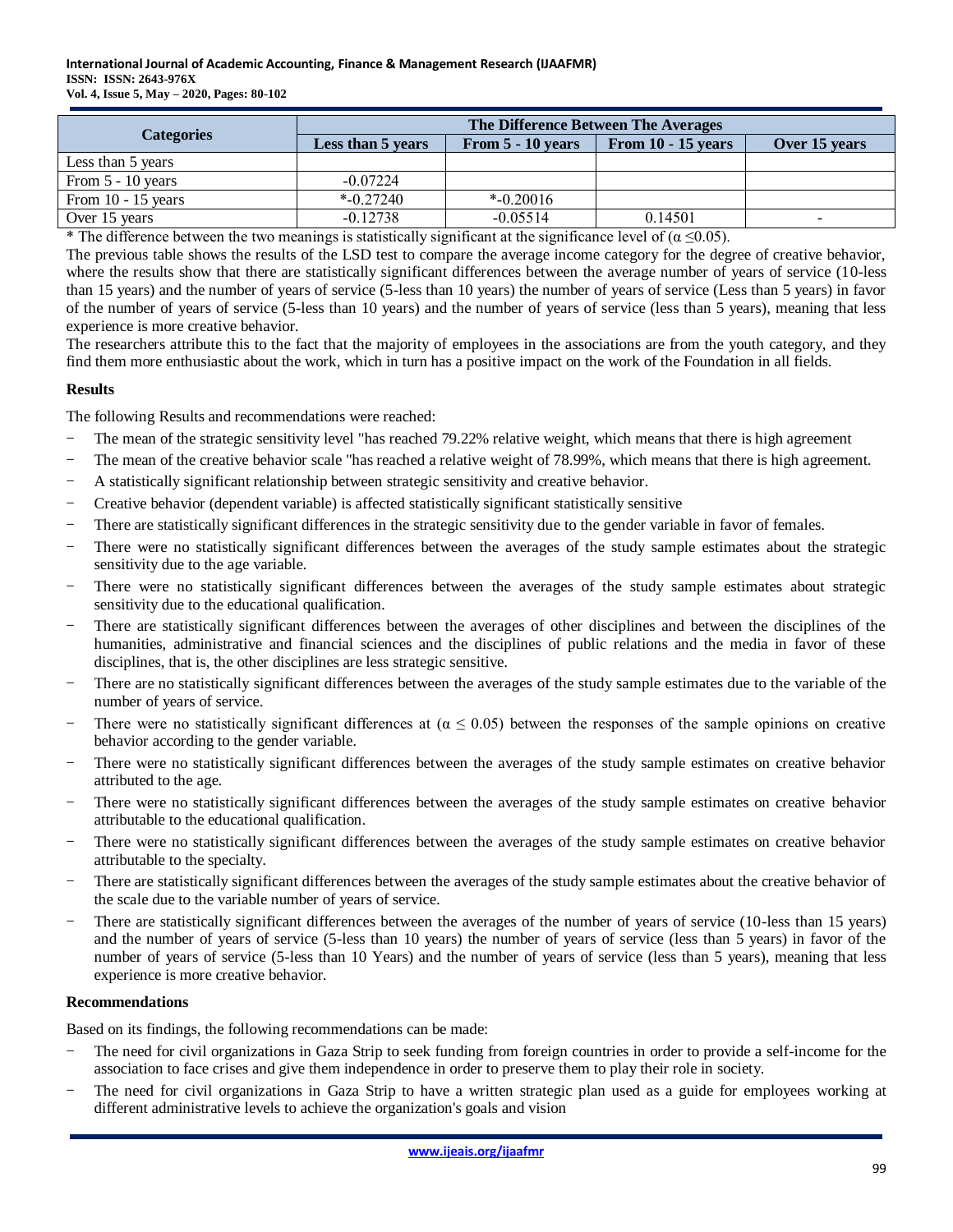- Working to employ NGOs in Gaza Strip, with their experience in funded projects, to find a self-source for the association.
- The necessity of working to follow up on the strategic plan for NGOs using electronic correspondence as it paves the way for achieving excellence and creativity in the field of work.
- The necessity of creating competitive and stimulating programs between universities in the field of computerizing services and developing them so that they become more superior and faster at work.
- The use of consultative bodies, including experts and academics, in the field of writing projects and benefiting from them, whether they are related to the educational, agricultural and health aspects, in a way that serves the infrastructure of Gaza Strip.
- Work to spread awareness among employees about the necessity of their participation in evaluating, identifying and developing services by submitting their proposals to the competent authorities.
- The need for NGOs in Gaza Strip to use their legal right to own income-generating projects to meet the needs of NGOs.

#### **References**

- [1]Abdel Razek, Ahmed Hussein. (2004 AD). The relationship between organizational loyalty and job satisfaction with social workers in the educational and medical fields, Cairo Journal of Social Service, 1 (15),
- [2]Abu Amuna, Y. M., et al. (2017). "Strategic Environmental Scanning: an Approach for Crises Management." International Journal of Information Technology and Electrical Engineering 6(3): 28-34.
- [3]Abu Naser, S. S., et al. (2017). Social Networks and Their Role in Achieving the Effectiveness of Electronic Marketing of Technical Colleges. Second Scientific Conference on Sustainability and enhancing the creative environment of the technical sector Palestine Technical College - Deir Al Balah 6-7 December 2017.
- [4]Abu Naser, S. S., et al. (2017). Technical Education and its Role in Promoting Entrepreneurship in the Gaza Strip. Second Scientific Conference on Sustainability and enhancing the creative environment of the technical sector Palestine Technical College - Deir Al Balah 6-7 December 2017.
- [5]Abu Radi, S. (2013). Strategic Agility and Its Impact on the Operations Competitive Capabilities in Jordanian Private Hospitals (Unpublished Master Thesis). Middle East University, Jordan.
- [6]Al Shobaki, M. J. and S. S. Abu Naser (2016). "Decision support systems and its role in developing the universities strategic management: Islamic university in Gaza as a case study." International Journal of Advanced Research and Development 1(10): 33-47.
- [7]Al Shobaki, M. J., et al. (2016). "The impact of top management support for strategic planning on crisis management: Case study on UNRWA-Gaza Strip." International Journal of Academic Research and Development 1(10): 20-25.
- [8]Al Shobaki, M. J., et al. (2017). "Strategic and Operational Planning As Approach for Crises Management Field Study on UNRWA." International Journal of Information Technology and Electrical Engineering 5(6): 43-47.
- [9]Alayoubi, Mansour M., Al Shobaki, Mazen J., Abu-Naser, Samy S. (2020). "Requirements for Applying the Strategic Entrepreneurship as an Entry Point to Enhance Technical Innovation: Case Study - Palestine Technical College- Deir al-Balah", International Journal of Business and Management Invention (IJBMI), 9(3) Ser. I, Mar. 2020, PP 01-17
- [10]Alayoubi, Mansour M., Al Shobaki, Mazen J., Abu-Naser, Samy S. (2020). "Strategic Leadership Practices and their Relationship to Improving the Quality of Educational Service in Palestinian Universities", International Journal of Business Marketing and Management (IJBMM), 5 (3), March 2020, P.P.11-26.
- [11]Aldammagh, Ziad J., Abdalmenem , Samia A. M., and Al Shobaki , Mazen J. (2020).Business Incubators and Their Role in Entrepreneurship of Small Enterprises, International Journal of Information Technology and Electrical Engineering (ITEE Journal), 9(1): 47-59.
- [12]Al-Hila, A. A., et al. (2017). "The Impact of the Governance of Private Universities in Building Partnership with NGOs Operating in Gaza Strip." International Journal of Engineering and Information Systems (IJEAIS) 1(9): 11-30.
- [13]Al-Khawaldeh and Al-Hunaity. (2008 CE). The impact of the use of information technology on administrative creativity in Jordanian public institutions (unpublished doctoral thesis). Yarmouk University.
- [14]AL-Nabahen, Joseph (2008). Evaluating the performance of financial management in NGOs operating in Gaza Strip (unpublished Master Thesis). Islamic University, Gaza, Palestine.
- [15]Al-Shawawrah, Faisal (2011). The effect of the organizational climate on the creative behavior of employees in Jordanian private universities: An applied study on Amman Arab University "in Jordan
- [16]Al-Zabin, Muhammad (2013). The Impact of the Characteristics of Strategic Information on Achieving Strategic Lightness and the Role of Competitiveness as a Modified Variable - An Empirical Study: On Alba House Company in Jordan. "Journal of the Association of Universities, Volume 10, (2013), pp. 19-33.
- [17]Amuna, Y. M. A., et al. (2019). "Fintech: Creative Innovation for Entrepreneurs." International Journal of Academic Accounting, Finance & Management Research (IJAAFMR) 3(3): 8-15.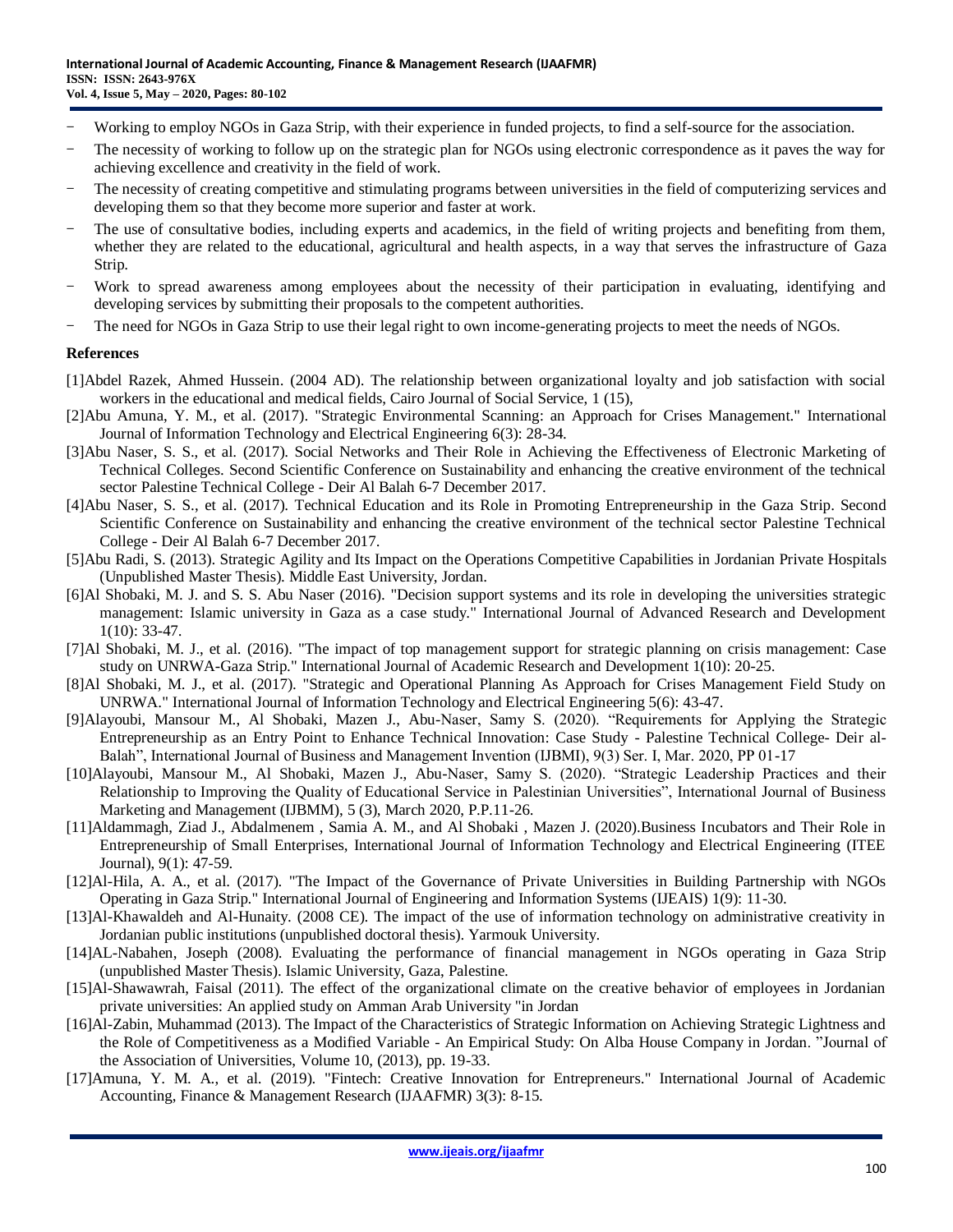- [18]Apicha, B. (2012). Competitive Capabilities of the Logistics Industry: Effects on Corporate Image and Performance. International Journal of Business and Management, 7(5), 19-30.
- [19]Arqawi, S. M., et al. (2019). "Strategic Orientation and Its Relation to the Development of the Pharmaceutical Industry for Companies Operating in the Field of Medicine in Palestine." International Journal of Academic Management Science Research (IJAMSR) 3(1): 61-70.
- [20]Attafar, et al (2012).Study of Required Organizational Base for Implementation of Agility Strategy in Organizations Case Study: Industrial Entekhab Group"
- [21]Audran, Arthur. (2011). Strategic agility: a winning phenotype in turbulent environments (Unpublished Master Thesis). Politecnico Di Milano, Italy.
- [22]Brannen, M., & Doz, Y. (2012). Corporate Languages and Strategic Agility. California Management Review, 54(3), 77-97.
- [23]De Re, Zahid Muhammad. (2011 AD). organizational behavior. I 1. Amman: Al Masirah House for Publishing, Distribution and Printing.
- [24]Dess, G., Lumpkin, T., & Eisner, B., (2007). Strategic Management: Creating Competitive Advantages. (3rd ed). New York Corp: McGraw-Hill.
- [25]Dictionary, O. E. (1989). Oxford English dictionary. Simpson, JA & Weiner, ESC.
- [26]Dove, R. (2001). Response ability: The language, structure and culture of agile enterprise. USA: John Wiley and Sons.
- [27]Doz, Y., & Kosonen, M. (2008). Fast Strategy: How strategic agility will help to stay ahead of the game. Harlow: Wharton School Publishing.
- [28]El Talla, S. A., et al. (2017). Technical Colleges as Smart Organizations and their Relationship to Sustainability. Second Scientific Conference on Sustainability and enhancing the creative environment of the technical sector Palestine Technical College - Deir Al Balah 6-7 December 2017.
- [29]El Talla, S. A., et al. (2017). The Creative Environment and Its Relationship to the Lean Management of Technical Colleges Operating in Gaza Strip. Second Scientific Conference on Sustainability and enhancing the creative environment of the technical sector Palestine Technical College - Deir Al Balah 6-7 December 2017.
- [30]El Talla, S. A., et al. (2018). "The Application of the Principles of the Creative Environment in the Technical Colleges in Palestine." International Journal of Engineering and Information Systems (IJEAIS) 2(1): 211-229.
- [31]Erande, A., Verma, A. (2008). Measuring Agility of Organization: A Comprehensive Agility Measurement Tool (CAMT). International Journal of Applied Management and Technology, 6(3), 32-44.
- [32]FarajAllah, A. M., et al. (2018). "The Reality of Adopting the Strategic Orientation in the Palestinian Industrial Companies." International Journal of Academic Management Science Research (IJAMSR) 2(9): 50-60.
- [33]Grabowska (1996). Creative approach to school management
- [34]Halila, Samar (1999). "Alternative development dynamics, the revival and development of mass organizations," Palestinian Horizons Journal Birzeit University, (6),
- [35]Hamdan et al., (2020). Creative Behavior in Palestinian NGOs between Reality and Expectations, International Journal of Academic Multidisciplinary Research (IJAMR), 4(3), Pages: 91-107
- [36]Hamdan, Muhammad K., El Talla, Suliman A., Al Shobaki, Mazen J., Abu-Naser, Samy S. (2020). The Reality of Applying Strategic Agility in Palestinian NGOs, International Journal of Academic Multidisciplinary Research (IJAMR), 4(4): 76-103
- [37]Hamdan, Muhammad K., El Talla, Suliman A., Al Shobaki, Mazen J., Abu-Naser, Samy S. (2020). The Effect of Choosing Strategic Goals and Core Capabilities on the Creative Behavior of Organizations, International Journal of Academic Information Systems Research (IJAISR), 4(4): 54-75
- [38]Hamdan, Muhammad K., El Talla, Suliman A., Al Shobaki, Mazen J., Abu-Naser, Samy S. (2020). Taking Action, Rapid Response and Its Role in Improving the Creative Behavior of Organizations, International Journal of Academic Accounting, Finance & Management Research (IJAAFMR), 4(4): 41-62
- [39]Hamdan, Muhammad K., El Talla, Suliman A., Al Shobaki, Mazen J., Abu-Naser, Samy S. (2020). Clarity of Vision and Its Relationship to the Creative Behavior of NGOs, International Journal of Academic Management Science Research (IJAMSR), 4(4): 55-82
- [40]Hammadat, Mohamed Hassan. (2009). organizational behavior. I 1. Amman: Al-Hamid House for Publishing and Distribution.
- [41]Haniyeh, Rushdie (2016). The extent of exercising strategic agility and its relationship to the distinguished institutional performance of the food industries sector in Gaza Strip (unpublished Master Thesis). Islamic University of Gaza.
- [42]Hussein, Adel Abbas Abdul (2016). The impact relationship between environmental sensing strategies and strategic innovation through the mediating role of strategic agility. An analytical study of the opinions of a sample of managers at Zain Iraq Telecom. University of Karbala Journal, 14 (3), 107-126.
- [43]Idris, W. M. S., & Al-Rubaie, M. T. K. (2013). Examining the impact of strategic learning on strategic agility. Journal of Management and Strategy, 4(2), 70- 77.
- [44]Jad Allah, Abdul Aziz (2016). A suggested scenario for strengthening the role of school administration in developing creative behavior among teachers of secondary schools in the governorates of the University of Gaza.